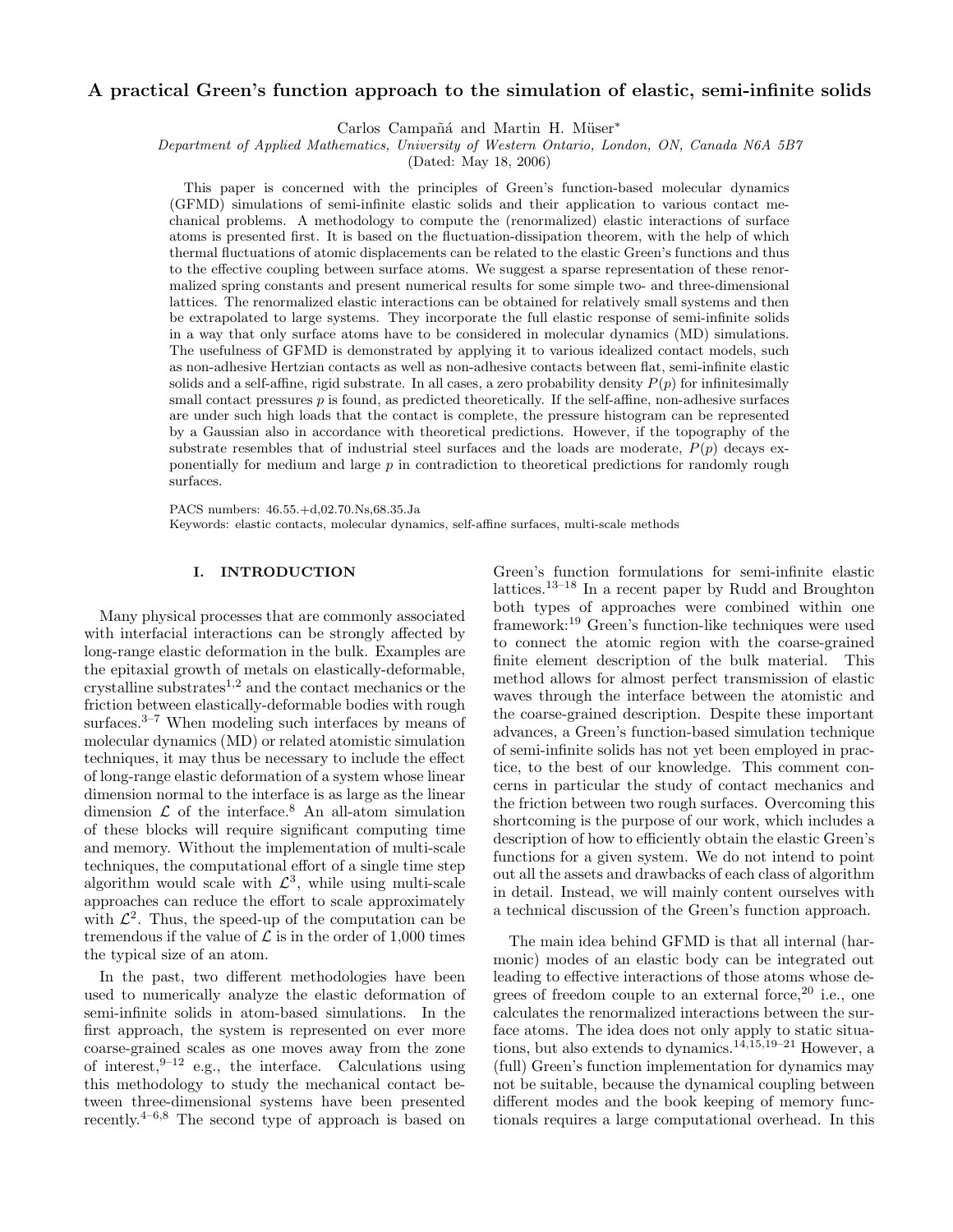work, we will mainly be concerned with static properties.

Calculating elastic Green's function analytically is notoriously difficult even for relatively simple interactions and geometries such as simple square<sup>16</sup> or simple cubic<sup>17</sup> lattices with harmonic coupling between nearest and next nearest neighbors. This difficulty may well have been the main impediment for the use of Green's functions in the simulation of contact mechanics and friction between elastic bodies. The only Green's function-based numerical simulation of contact mechanics that we are aware of was done in the long-wavelength limit for onedimensional interfaces.<sup>22</sup> However, for lattices other than simple Bravais lattices, such continuum approaches will need extensions along the lines that are presented here.

An important aspect of this paper is the suggestion to exploit the fluctuation-dissipation theorem to evaluate the elastic Green's function of homogeneous solids numerically, which facilitates their calculation. The main idea can be summarized as follows: A (small) solid block of the material of interest is observed under the influence of thermal noise. The correlation matrix (or Green's functions) of atomic displacements  $\tilde{u}_{\alpha}(\mathbf{q})$  can be measured in reciprocal space, where  $\alpha$  enumerates the Cartesian components and  $q$  is a wave vector lying within the interface. The inverse of the correlation matrix  $\langle \tilde{u}^*_{\alpha}(\mathbf{q})\tilde{u}_{\beta}(\mathbf{q})\rangle$  (divided by the thermal energy) can be interpreted as the renormalized force constants in reciprocal space  $\Phi_{\alpha\beta}(\mathbf{q})$ . These force constants (or stiffness coefficients) can then be used in MD simulations. A similar scheme to obtain effective elastic interactions was used previously to ascertain the effective elastic coupling between self-assembled, ordered rod-like structures formed by block copolymers.<sup>23</sup>

It is also crucial for our approach that the results for the  $\Phi_{\alpha\beta}(\mathbf{q})$ 's can be easily extrapolated from small systems to large systems if they are represented as Fourier series or related sums. These sums are quickly converging provided that the generating functions are properly chosen. Another important aspect of GFMD is that displacements for different q vectors decouple, if the semiinfinite solid is translationally invariant. For a lattice with basis, similar comments apply, however, the indices  $\alpha$  and  $\beta$  have to be expanded to also include an index of the atom numbers in the basis. Lastly, due to the Green's functions being non-local in space, convergence to equilibrium is extremely fast.

As will be demonstrated in this paper, GFMD allows one to tackle questions evolving around the contact mechanics of solids quite efficiently. The first test case will be a Hertzian contact, for which we can ascertain how many grid points per contact radius need to be taken to reliably predict pressure histograms. We will also investigate the contact mechanics between self-affine surfaces and test predictions based on analytical theories<sup>24,25</sup> and finite-element calculations.4–6

The remainder of this manuscript is organized as follows: In Sec. II, we provide the theoretical background and the methodology. We review how to relate thermal, harmonic fluctuations with the (effective) spring constants of the underlying eigenmodes. Included is also a brief description of how to generate the full force constants matrices  $\Phi_{\alpha\beta}(\mathbf{q})$  if their leading-order expansion coefficients are known as well as a discussion of how quickly GFMD converges compared to all-atom simulations. In Sec. III, GFMD will be applied to calculate the elastic force constants of various two- and three-dimensional lattices. These results can be seen as an initial step to construct a library of the expansion coefficients of semi-infinite solids. Comparison of the numerically-obtained coefficients is made to analytical expressions, whenever we are aware of exact solutions. In Sec. IV, GFMD is applied to various non-adhesive contact mechanics models, i.e., the exactly-solved Hertzian contact as well as the approximatively-solved complete contact between a rigid, self-affine substrate and an elastic manifold. Lastly, a harmonic solid is pressed against

#### II. THEORY AND METHODOLOGY

a substrate whose roughness was experimentally deter-

mined. Conclusions are drawn in Sec. V.

## A. Thermal fluctuations and renormalization of harmonic variables

In this section, some properties of harmonic variables are briefly reviewed. It will be shown how integrating out harmonic variables in the partition function renormalizes the coupling between the remaining, explicitly represented harmonic degrees of freedom. None of this material is new.<sup>26</sup> For example, conceptually similar approaches have been used to calculate thermal displacements of surface atoms in nickel $27$  and the underlying ideas can be extended to include anharmonic corrections of thermal displacements in the bulk.<sup>19</sup> However, a brief and focused overview might prove useful to readers who are not familiar with Gaussian integrals in statistical mechanics.

Consider a system of bi-linearly coupled degrees of freedom  $\{u\}$ , for which the potential energy V is given by

$$
V = \sum_{i,j} \frac{1}{2} k_{ij} u_i u_j \tag{1}
$$

with the regular choice of  $k_{ij} = k_{ji}$ . The coefficients, or spring constants,  $k_{ij}$  must form a positive-definite matrix k for mechanically stable solids. (Zero eigenvalues of this matrix would be associated with translation and rotation of the solid, which we do not intend to consider here.) In thermal equilibrium, the  $u_i$ 's will be distributed according to the Boltzmann statistics, i.e., the probability to find a given configuration will be proportional to  $\exp(-\beta V)$ , where  $\beta = 1/k_BT$  is the inverse thermal energy.

By expressing the  $u_i$  and  $du_i$  in terms of the eigenvectors of the k matrix, it is easy to show that the second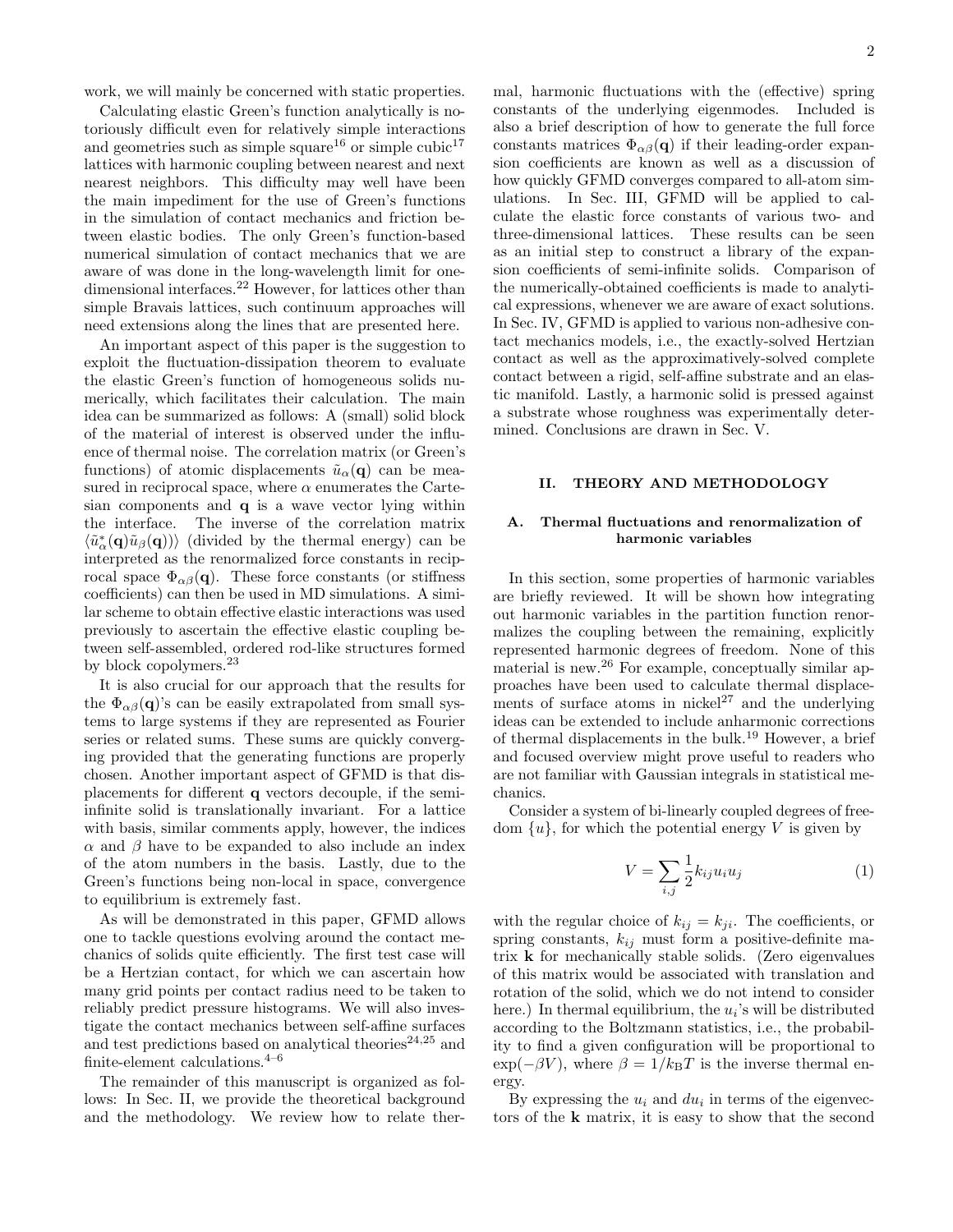moments of the displacements  $u_i$  satisfy

$$
\langle u_i u_j \rangle = \frac{1}{Z(\beta)} \int du_1 \cdots du_N \ u_i \ u_j \ e^{-\beta V}
$$

$$
= k_B T \left[ \mathbf{k}^{-1} \right]_{ij}, \tag{2}
$$

where the partition function  $Z(\beta)$  is given by

$$
Z(\beta) = \int du_1 \cdots du_N e^{-\beta V}.
$$
 (3)

Suppose now that  $k$  is unknown, but that there is a sufficiently large number of observations of  $\{u\}$  in thermal equilibrium so that all  $\langle u_i u_j \rangle$  are known to great accuracy. One can then use Eq.  $(2)$  to reconstruct the **k** matrix.

Alternatively, if one knows the forces  $F_i$  on unit i, then the k matrix can be reconstructed directly, provided the set  $\{F\}$  is known for N linearly independent configurations  $\{u\}$ , i.e., the  $k_{ij}$  must satisfy

$$
F_i = \sum_j k_{ij} u_j \tag{4}
$$

for every single set  $\{u\}$ . In conclusion, when monitoring the correlation matrix  $\langle u_i u_j \rangle$  or a sufficiently large set of forces  $\{F\}$  and displacements  $\{u\}$ , it is possible to reconstruct the elastic interactions.

A useful property of harmonic systems is that integrating out individual degrees of freedom leaves the Boltzmann factor of the remaining terms in a Gaussian form, i.e.,

$$
\int du_n e^{-\beta V} \propto e^{-\beta \tilde{V}'},\tag{5}
$$

where

$$
\tilde{V}' = \frac{1}{2} \sum_{i \neq n, j > i; j \neq n} \tilde{k}_{ij} u_i u_j \tag{6}
$$

and

$$
\tilde{k}_{ij} = k_{ij} - k_{in}k_{jn}/k_{nn}.\tag{7}
$$

The coefficients  $\tilde{k}_{ij}$  can be considered to be effective or renormalized spring constants. It is important to mention that the proportionality factor in Eq. (5) does not depend on any displacement variable. This means that we can use Eq. (2) also for evaluation of renormalized effective spring constants.

In principle, many harmonic variables can be eliminated according to the scheme outlined in Eqs. (5) to (7), i.e., those degrees of freedom that do not couple directly to any external force. In the given context of a semi-infinite elastic solid in contact with an adsorbate or a substrate, it will be reasonable to assume that only the first or the first few layers interact with the adsorbate/substrate, respectively. All layers beyond the "interaction zone" can be included in a single Green's function layer.

While it is possible to use Eq. (2) for the calculation of effective elastic couplings  $\tilde{k}$ , it is not possible to use Eq. (4) without further modification for the same purpose. The reason is that the forces  $F_i$  are fluctuating quantities and Eq. (4) only holds on average.

Thus, we need to identify those  $\tilde{k}_{ij}$  that minimize the error function  $\chi^2$  defined as

$$
\chi^2 = \left\langle \left( F_i - \sum_j \tilde{k}_{ij} u_j \right)^2 \right\rangle, \tag{8}
$$

where the indices on the right-hand-side of the last equation and the following equations only run over those degrees of freedoms that are not integrated out. Note that taking the expectation value requires sampling of the whole system, including the variables that will be eliminated. Minimizing  $\chi^2$  with respect to  $\tilde{k}_{ij}$  yields

$$
\tilde{k}_{ij} = \sum_{n} \langle F_i u_n \rangle \left(\mathbf{G}^{-1}\right)_{nj},\tag{9}
$$

where the coefficients  $G_{ij}$  of the matrix **G** are defined as

$$
G_{ij} = \langle u_i u_j \rangle. \tag{10}
$$

When computing the  $k_{ij}$ 's, Eq. (9) promises to be less susceptible to statistical errors than Eq. (2), for example, when applied to a single harmonic degree of freedom, Eq. (9) is exact for a single configuration (unless the system happens to sit in the potential energy minimum), while determining the spring constant with the help of Eq. (2) would require sampling of many configurations.

If the remaining degrees of freedom, i.e., those that have not been integrated out, are coupled to an external potential  $V_{\text{ext}}$ , one can say that the remaining atoms move on an (average) potential V given by

$$
V = \sum_{i,j} \frac{1}{2} \tilde{k}_{ij} u_i u_j + V_{\text{ext}}(\{u\})
$$
 (11)

### B. Representation of elastic coupling in periodic systems

The procedure to eliminate harmonic degrees of freedom, presented in the previous subsection, applies to periodic and non-periodic systems alike. However, the representation of effective interactions in periodic systems can be made sparse by exploiting the translational symmetries of the semi-infinite crystal. Instead of calculating effective spring constants between individual (surface) atoms in real space, it is more efficient to assess the effective elastic coupling in reciprocal space, because modes with different wave number cannot couple in the harmonic approximation for symmetry reasons. Thus, if  $u_n$  is a displacement vector of atom n with equilibrium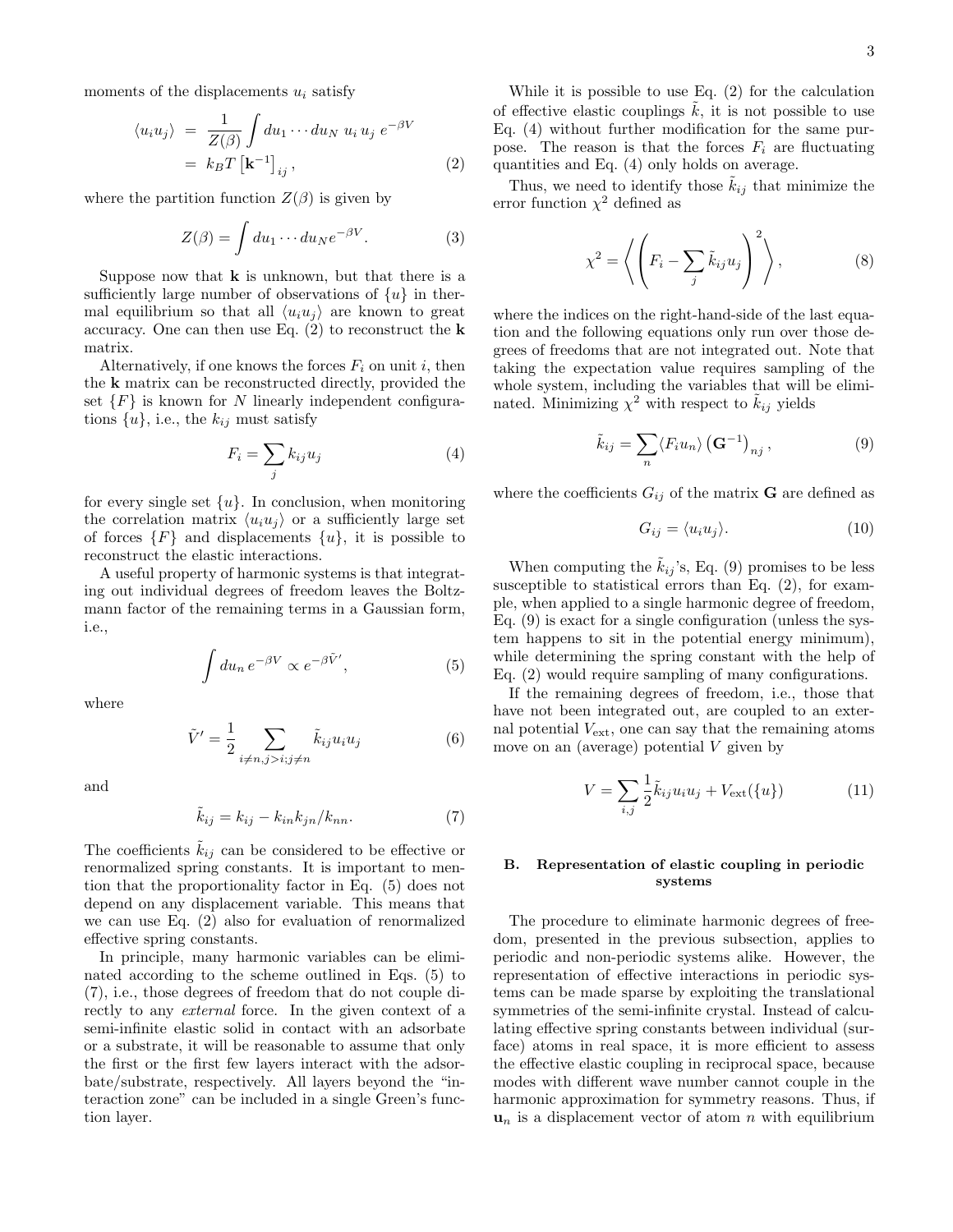position  $\mathbf{R}_n^0$  in real space and its Fourier transform is defined as

$$
\tilde{\mathbf{u}}(\mathbf{q}) = \frac{1}{\sqrt{N}} \sum_{n} \mathbf{u}_{n} \exp\left[i\mathbf{q} \mathbf{R}_{n}^{0}\right],\tag{12}
$$

then, the only terms to be averaged are

$$
G_{\alpha\beta}(\mathbf{q}) = \langle \tilde{u}_{\alpha}^*(\mathbf{q})\tilde{u}_{\beta}(\mathbf{q}) \rangle, \qquad (13)
$$

which replace the  $G_{ij}$ 's in Eq. (10). Note that the **q**'s have the dimensionality of the interface, i.e., typically two components, say x and y, while the  $\mathbf{u}$ 's are vectors with all three Cartesian coordinates.

For three-dimensional simple solids with a linear length of  $\mathcal L$  atomic radii,  $(3\mathcal L)^2$  Green's function would have to be accumulated if no use were made of periodicity, while making use of periodicity requires the observation of  $3^2\mathcal{L}$ functions only. Note that for crystals with basis, the indices in  $G_{\alpha\beta}$  would incorporate the Cartesian coordinates of all atoms in the unit cell. This unit cell only needs to be the unit cell of the very bottom layer and can therefore be smaller than the unit cell of the whole three-dimensional structure.

As is the case for other harmonic systems, the inverse of a correlation matrix  $G$  divided by the thermal energy can be interpreted as effective elastic interactions  $\Phi_{\alpha\beta}(\mathbf{q})$ in reciprocal space, i.e.,

$$
\Phi_{\alpha\beta}(\mathbf{q}) = \beta \left[ \mathbf{G}^{-1}(\mathbf{q}) \right]_{\alpha\beta}.
$$
 (14)

The symmetry properties of functions defined in reciprocal space facilitate their representation. To be specific, the  $\Phi(\mathbf{q})$  matrices only need to be known in the first Brillouin zone, because they are periodic in the reciprocal lattice. In theory this means that the components of the  $\Phi(\mathbf{q})$ 's can be written as a Fourier series,

$$
\Phi_{\alpha\beta}(\mathbf{q}) = \sum_{\Delta \mathbf{R}} \tilde{\Phi}_{\alpha\beta}(\Delta \mathbf{R}) e^{i\mathbf{q}\Delta \mathbf{R}},\tag{15}
$$

where the  $\Phi(\Delta \mathbf{R})$  are expansion coefficients and the  $\Delta \mathbf{R}$ are the reciprocal lattice vectors of the reciprocal lattice, that is, the original lattice vectors.

For the three-dimensional lattices studied here, it appears that the  $\Phi_{\alpha\beta}(\mathbf{q})$ 's are either real and symmetric functions of **q** with a cusp at the  $\Gamma$  point, namely  $\Phi_{xx}$ ,  $\Phi_{yy}$  and  $\Phi_{zz}$ , or they are real and antisymmetric, i.e.,  $\Phi_{xy}(\mathbf{q}) = -\Phi_{xy}(-\mathbf{q})$ , or purely imaginary and antisymmetric,  $\Phi_{xz}$ ,  $\Phi_{yz}$ . An example for the dispersion of the stiffness matrix is shown in Fig. 1. Details of the calculations are presented in Section III. Due to the symmetry properties of the  $\Phi_{\alpha\beta}$ , it is convenient to represent the  $\Phi(\mathbf{q})$  matrix in the following way

$$
\begin{aligned}\n[\Phi_{\alpha\beta}] &= \begin{bmatrix} \Phi_{xx} & 0 & 0 \\ 0 & \Phi_{yy} & 0 \\ 0 & 0 & \Phi_{zz} \end{bmatrix} + \begin{bmatrix} 0 & \Phi_{xy} & 0 \\ \Phi_{xy} & 0 & 0 \\ 0 & 0 & 0 \end{bmatrix} \\
+i \begin{bmatrix} 0 & 0 & +\Phi_{xz}/i \\ 0 & 0 & +\Phi_{yz}/i \\ -\Phi_{xz}/i & -\Phi_{yz}/i & 0 \end{bmatrix} \n\end{aligned}
$$
\n(16)



FIG. 1: Dispersion of the surface stiffness coefficients for a semi-infinite (111) surface of an fcc lattice. Some components of the  $\Phi_{\alpha\beta}(\mathbf{q})$  matrix are multiplied by a factor of four for reasons of optical resolution. The lines correspond to fits whose adjustable parameters are given in Section III.

Some of the components of the  $\Phi(\mathbf{q})$  matrix, that is, only those on the diagonal, would not yield quickly converging series if they were written as a simple Fourier sum. The reason is that they have a cusp in the center of the Brillouin zone, which is similar to that of a phonon dispersion  $\omega(\mathbf{q})$ . The slow convergence of the  $\Phi_{\alpha\beta}(\mathbf{q})$ 's when expressed as a Fourier series can be overcome if the squares of those  $\Phi_{\alpha\beta}(\mathbf{q})$ 's are written as a Fourier series rather than their first moments, i.e.,

$$
\Phi_{\alpha\beta}^2(\mathbf{q}) = \sum_{\Delta \mathbf{R}} \tilde{\Phi}_{\alpha\beta}^{(2)}(\Delta \mathbf{R}) e^{i\mathbf{q}\Delta \mathbf{R}},\tag{17}
$$

where the  $\tilde{\Phi}^{(2)}_{\alpha\beta}(\Delta \mathbf{R})$ 's are the expansion coefficients of the squared elastic coupling terms. Note that one shall not employ summation convention on the left-hand side of Eq. (17).

The representation of the elastic interactions in terms of the Fourier series Eqs. [15] and [17] is quickly converging for quickly decaying potentials. It turns out that only those expansion coefficients  $\tilde{\Phi}_{\alpha\beta}(\Delta \mathbf{R})$  and  $\tilde{\Phi}_{\alpha\beta}^{(2)}(\Delta \mathbf{R})$ need to be included for which  $\Delta \mathbf{R}$  is a lattice vector connecting a central particle with a nearest or next-nearest neighbor. Exceptions are the simple square (ss) and the simple cubic (sc) lattice, which require (strong) interactions between next-nearest neighbors for reasons of mechanical stability.

Besides the translational symmetries of the crystals, there are also point symmetries, which further reduce the number of independent expansion coefficients. If the expansion coefficient  $\tilde{\Phi}_{\alpha\beta}(\Delta \mathbf{R})$  is known for say,  $\Delta \mathbf{R} = (1, 0, 0) a$ , where a is the nearest-neighbor distance, and the rotation matrix **U** maps  $\Delta \mathbf{R}$  to an equivalent neighbor  $\Delta \mathbf{R}' = \mathbf{U} \Delta \mathbf{R}$ , then this same rotation matrix can be used to map  $\tilde{\Phi}_{\alpha\beta}(\Delta \mathbf{R})$  onto  $\tilde{\Phi}_{\alpha\beta}(\Delta \mathbf{R}')$ .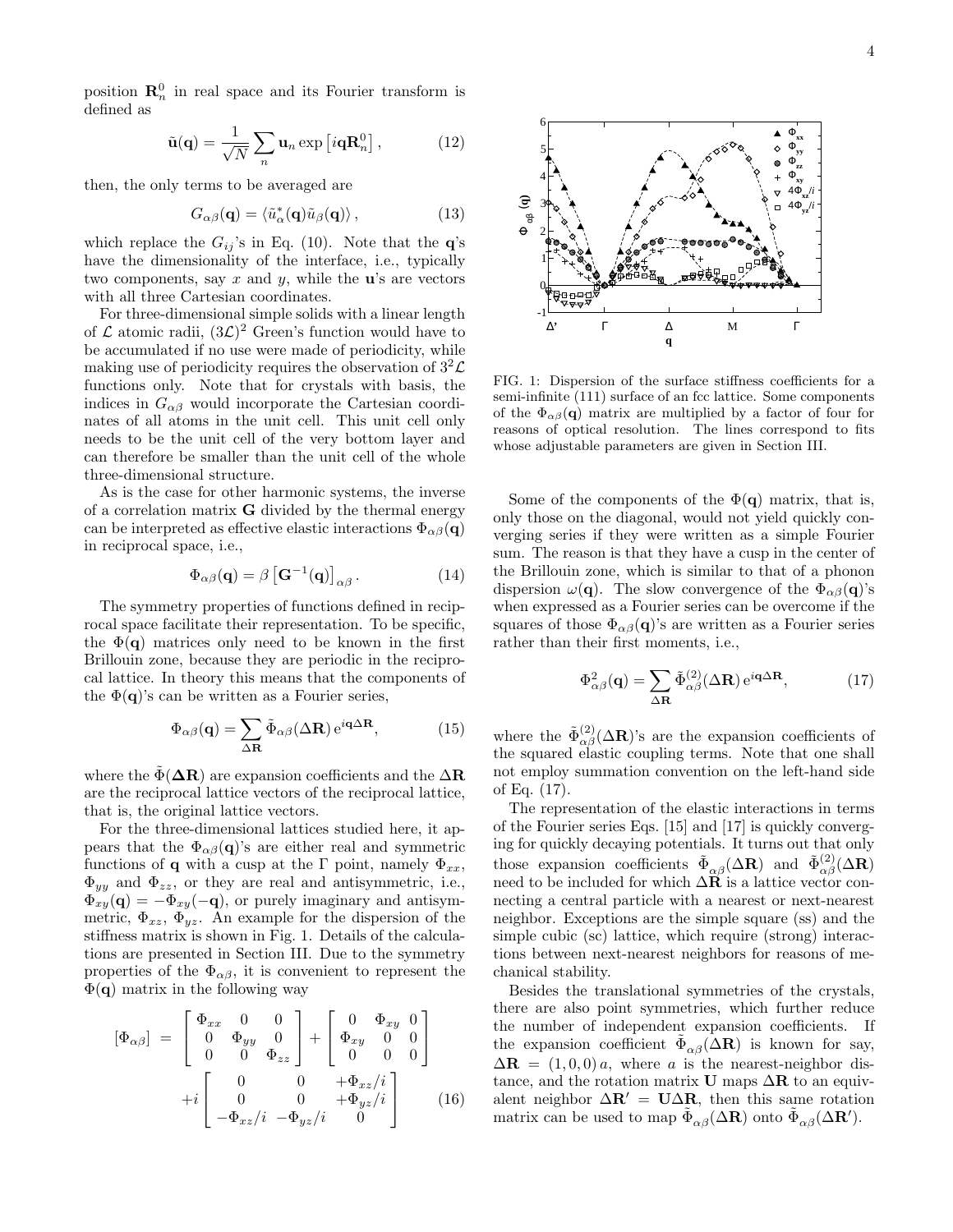To illustrate how the point symmetries can be used in a sparse representation of the elastic interactions, we discuss the two-dimensional hexagonal lattice, which is formed by the surface atoms in the (111) surface of a face-centered cubic (fcc) lattice and also by the (001) surface of the three-dimensional hexagonal closed packed lattice. The rotation matrices can be written as

$$
\mathbf{U} = \begin{pmatrix} \cos(n\pi/3) & \sin(n\pi/3) & 0\\ -\sin(n\pi/3) & \cos(n\pi/3) & 0\\ 0 & 0 & 1 \end{pmatrix}, \quad (18)
$$

where  $0 \leq n \leq 5$  is an integer number. If  $\Delta \mathbf{R}$  is a lattice vector, then so is  $\Delta \mathbf{R}' = \mathbf{U} \Delta \mathbf{R}$  and the components of the expansion coefficient associated with  $\Delta \mathbf{R}'$  read:

$$
\tilde{\Phi}(\Delta \mathbf{R}') = \mathbf{U}^{\mathbf{T}} \tilde{\Phi}(\Delta \mathbf{R}) \mathbf{U}.
$$
 (19)

A similar relationship holds for the transformation of the matrix  $\tilde{\Phi}^{(2)}(\Delta \mathbf{R}').$ 

It is important to realize that Fourier expansion coefficients such as  $\tilde{\Phi}_{xy}^{(2)}(\Delta \mathbf{R})$  are not necessarily identical to zero, although the sum over all symmetry-related terms vanishes. The knowledge of  $\tilde{\Phi}_{xy}^{(2)}(\Delta \mathbf{R})$  is required, because such an off-diagonal term can become diagonal through the symmetry operation defined in Eq. (19). The non-zero expansion coefficients are:  $\tilde{\Phi}_{xx}^{(2)}, \tilde{\Phi}_{yy}^{(2)}, \tilde{\Phi}_{zz}^{(2)}, \tilde{\Phi}_{xy}^{(2)},$  $\tilde{\Phi}_{yz}^{(2)}$ ,  $\tilde{\Phi}_{xz}^{(2)}$ , which are needed for the reconstruction of the first term on the right-hand side of Eq. (16) as well as  $\tilde{\Phi}_{xy}$ , and  $\tilde{\Phi}_{xz}$ ,  $\tilde{\Phi}_{yz}$ , which reconstruct the second and third term on the right-hand side of Eq. (16), respectively. Each of the stated coefficients is either real or purely imaginary.

In conclusion, the effective interactions of surface atoms can be expressed in reciprocal space. The  $\Phi_{\alpha\beta}(\mathbf{q})$ are periodic in the reciprocal lattice and they or their squares can thus be represented as a Fourier series. The Fourier expansion coefficients  $\tilde{\Phi}_{\alpha\beta}(\Delta \mathbf{R})$  or  $\tilde{\Phi}_{\alpha\beta}^{(2)}(\Delta \mathbf{R})$ only need to be known for one atom per neighbor shell. All symmetry equivalent coefficients can be obtained by applying rotation matrices that map the surface onto itself. In Section III, tables will be listed for various simple crystalline structures.

## C. Model for the interaction between a substrate and a slider

For frictionless contacts, it is possible to map the contact mechanics of two elastic solids each being rough onto that of a flat, elastic solid and a rigid, rough solid.<sup>28</sup> We will use this isomorphism, because the applications in this work are solely concerned with contact mechanics. In the following, a flat, discrete, semi-infinite, elastic lattice will be pressed against a continuous, rigid, rough substrate.

The rigid substrate will be defined by a continuous height function  $h(x)$ . For three-dimensional systems, height function  $h(\mathbf{r})$  depends on the in-plane vector  $\mathbf{r} =$ 

 $(x, y)$ . Using continuous height functions makes it possible to test continuum-mechanics predictions more easily than if the substrate were composed of discrete atoms, in which case it was found that continuum-mechanics can break down.<sup>29</sup> It is yet possible to investigate the effect of discreteness within GFMD, e.g., by adding significant roughness to the substrate at a wavelength near the discretization of the elastic slider.

In test simulations of Hertzian contacts, the height function was chosen to be circular, i.e.,

$$
h(x) = (R^2 - x^2)^{1/2} \cdot \Theta(R - |x|)
$$

for one-dimensional interfaces, or spherical

$$
h(\mathbf{r}) = (R^2 - r^2)^{1/2} \cdot \Theta(R - r)
$$

for two-dimensional interfaces. In both cases, R denotes the radius of curvature as specified in Hertzian contacts and  $\Theta(\bullet)$  is the Heaviside step function, defined as unity for positive and zero for negative arguments. In our computations, the indentation depth was kept small compared to the linear size of the periodically-repeated cell and the substrate's radius of curvature so that the spherical cap was equivalent to a parabolic tip, for which Hertzian contact mechanics is exact.

The simulation of Hertzian contacts was important to ascertain at what level of spatial discretization (lattice constant a divided by contact radius  $R_c$ , it is possible to obtain accurate pressure histograms  $P(p)$ . Pressure histograms are helpful in a meaningful determination of the true contact area in the case of randomly rough substrates.

Randomly rough surfaces were considered as well. Their topology is often characterized by a heightdifference correlation function  $C_2(r)$  defined as:

$$
C_2(r) = \langle \{h(0) - h(r)\}^2 \rangle.
$$
 (20)

Sometimes, we produced these functions using a Fourier filtering algorithm, $30$  while in other simulations, an experimental height map was taken as input. For the artificially generated functions  $h(x)$  or  $h(\mathbf{r})$ , the surface was represented in reciprocal space and the values for the Fourier transform<sup>30</sup>  $\tilde{h}(q)$  of  $h(x)$  were chosen such that

$$
\langle \tilde{h}^*(q)\tilde{h}(q)\rangle = h_s^2 \cdot (q/q_s)^{-2H - D_{\rm int}} \Theta(q - q_s) \Theta(q_l - q) \tag{21}
$$

where  $h_s$  is a Gaussian random variable with zero mean and a standard deviation that represents the fluctuation of the height profile associated with the short-wavelength cutoff  $q_s$ .  $D_{int}$  is the dimensionality of the interface, e.g.,  $D_{\text{int}} = 2$  for three-dimensional solids and H is the socalled Hurst roughness exponent.  $q_s$  and  $q_l$  denote cutoffs for roughness at short and long wavelengths, respectively. In the limit of  $q_s = 0$  and  $q_1 \rightarrow \infty$ ,  $C_2(r)$  scales algebraically with  $r^{-2H}$ .

To fully determine the contact mechanics, interactions between the two opposed surfaces have to be specified. In most simulations, hard walls potentials are employed,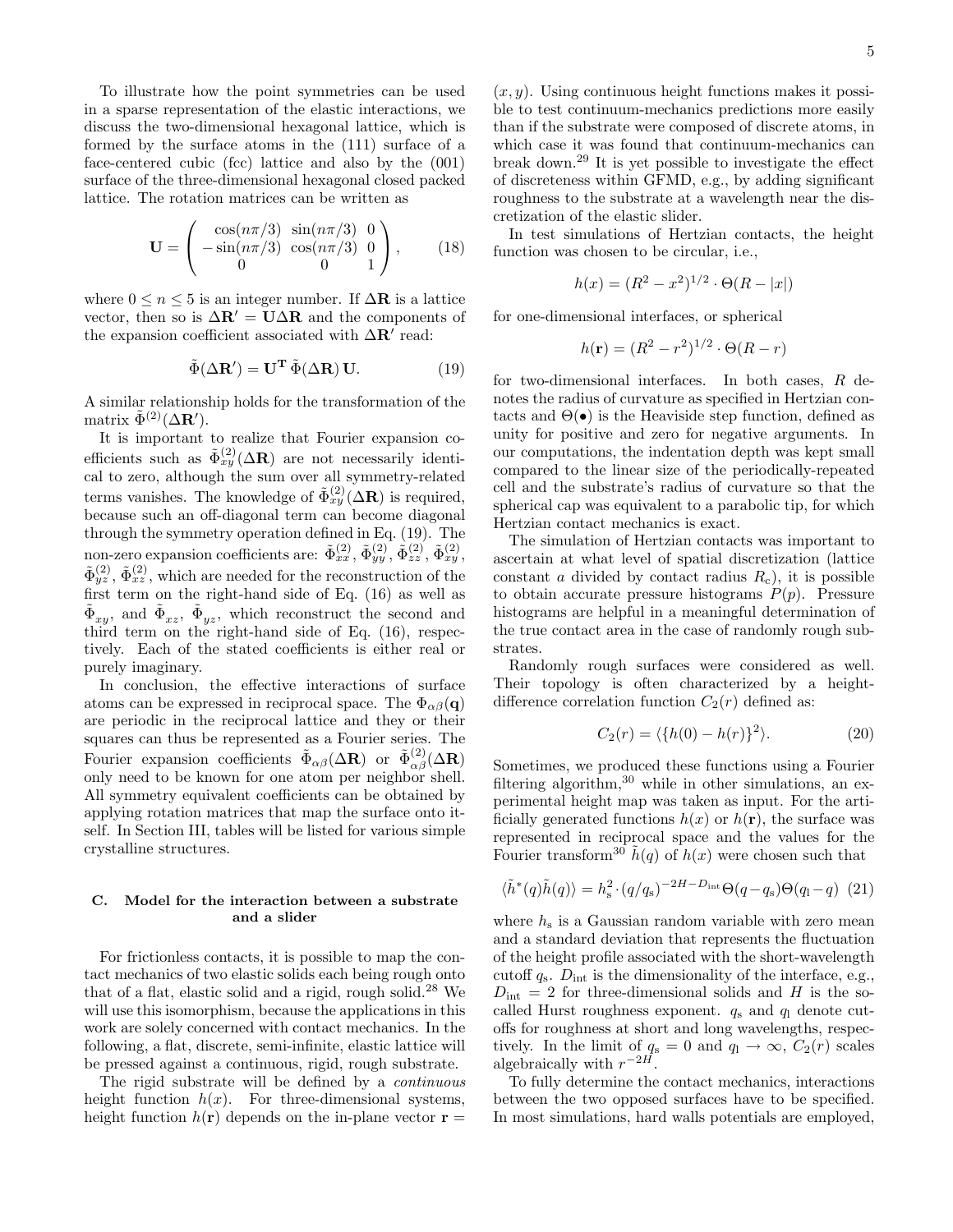i.e., if the z-coordinate of atom  $n$  at position  $x$  crosses through  $h(x)$ , the interaction energy increases from zero to infinity. As long as one is not interested in the detailed dynamics of the slider but only in static (zerotemperature) properties, these hard-wall potentials can be implemented by using regular molecular dynamics, in which external and intra-slider forces act on atom  $n$ . The boundary condition  $z_n \geq h(x_n)$  can be enforced at the end of each time step by setting  $z_n$  to  $h(x_n)$  if the "predicted" value of  $z_n$  turned out less than  $h(x_n)$ .

For studies of dynamical phenomena, hard-wall interactions are not straightforward to implement. This is one of the reasons why in some cases, the interaction between substrate and the elastic manifold was modeled with an exponentially repulsive potential<sup>31</sup>

$$
V(z_n) = V_0 \exp \left[ -\{z_n - h(x_n)\} / \sigma \right],
$$
 (22)

where  $V_0$  and  $\sigma$  are constants of unit energy and length, respectively. In the limit  $\sigma \to 0$ ,  $V(z_n)$  mimics hard walls potentials. Even at finite values of  $\sigma$ , the ratio of lateral and normal forces has the "hard-wall property" that the lateral and normal force are proportional to each other, the local slope of  $h(x)$  being the proportionality coefficient. Thus, the precise value of  $V_0$  has no effect on the wall-manifold potentials other than shifting the slider's center of mass. The parameter  $\sigma$  is adjustable. To make the exponential walls look similar to hard walls, it is desirable to chose  $\sigma$  as small as possible. However, for computational convenience, large values of  $\sigma$  are preferred. Small  $\sigma$ 's can limit the MD time step significantly, because normal forces alter quite quickly when slider atoms approach the substrate. We found  $\sigma = a/4$ , which is our default choice for  $\sigma$  unless mentioned otherwise, to be a good compromise between the two opposed requirements. Moreover, if we took a to be the spacing of a covalent bond or a typical nearest neighbor distance in a molecular solid, then the choice of  $\sigma = a/4$  would be reasonably close to the real values used in, for instance, Morse or Buckingham potentials.

Besides the hard-wall property,  $F_x = \nabla h(x) F_z$ , another feature of the exponential interactions seems appealing: Repulsion in real materials is due to the Pauli exclusion principle.<sup>32</sup> As the density of closedelectron shell systems decays approximately exponentially, Eq. (22) mimics true repulsion between atoms in a very crude fashion. Large values of  $\sigma$  relative to spacing (e.g., fluorine atoms terminating dangling bonds in a carbon chain as in teflon) mean smaller effective roughness than small values of  $\sigma$  (e.g., hydrogen atoms terminating dangling bonds).

### D. Comments on the dynamics and the convergence rate of GFMD

When performing molecular dynamics simulations of semi-infinite regular lattices, it is desirable to have an algorithm at hand, which not only works correctly but also



FIG. 2: Normal center-of-mass position of the bottom layer  $\langle z_{\rm bl} \rangle$  of a square solid (N=256x256 atoms) as a function of the number of time step for different MD integration schemes: Green's function molecular dynamics (GFMD, solid lines), MD of whole elastic manifold thermostatted with Langevin thermostat (LT-MD, broken lines), MD of whole elastic manifold with dissipative particle dynamics thermostat (DPD-MD).<sup>34</sup> Time steps were chosen identical in each case, and the strength of the thermostat was optimized for each individual MD technique to minimize the convergence rate.

works fast, because such algorithms allow one to study longer time and length scales. Therefore it is interesting to investigate how quickly an elastic manifold that is initially placed above a substrate and then pressed down at a specified normal load reaches its mechanical equilibrium.

Different dynamical schemes, which all yield the same equilibrium configuration, were tested regarding their rate of convergence, and the results are shown in Fig. 2. To be specific, we include data of GFMD, where individual atoms are damped via a Langevin thermostat and all-atom simulations where the thermostat was either a Langevin thermostat<sup>33</sup> (LT) or a dissipativeparticle dynamics<sup>34</sup> (DPD) thermostat. In Langevin thermostats, a friction term and a stochastic random noise act in the "laboratory system," which ensures the canonical distribution in the absence of external driving and sufficiently long waiting time. DPD is similar to Langevin, however, friction and random noise always act on (interacting) pairs of atoms such that the center-ofmass motion of this pair is not affected, which conserves their net momentum. DPD has proved to be extremely valuable in simulations of fluids or gases, because it properly reproduces hydrodynamic interactions. Note that the choice of temperature has no effect on the rate of convergence in these calculations.

The three investigated numerical schemes reveal quite different convergence rates. GFMD already equilibrates reasonably well within twenty MD time steps. This anticipates that convergence is affected only marginally by system size. Langevin thermostat based all-atoms simu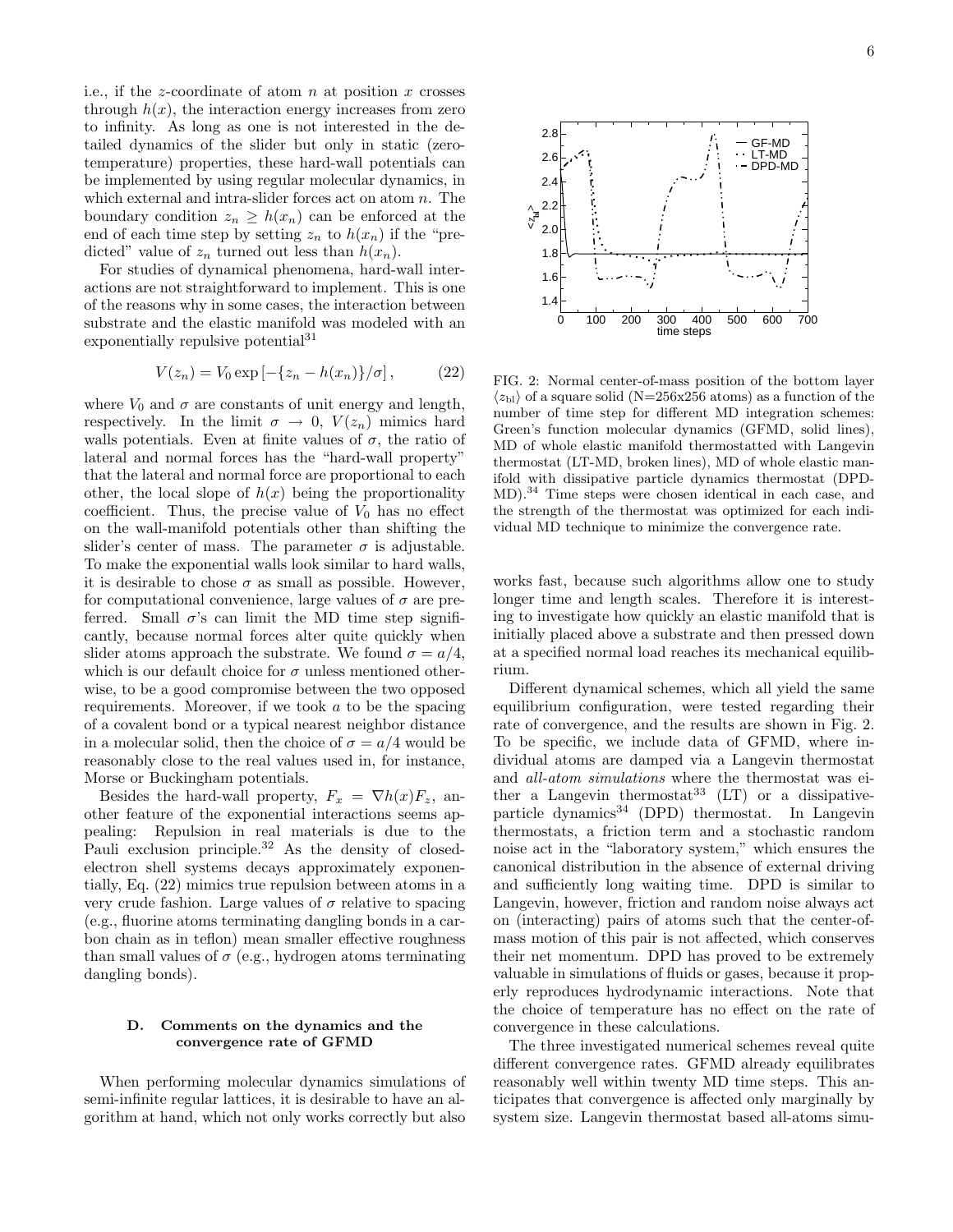lations equilibrate much more slowly, while DPD based all-atom molecular dynamics equilibrates prohibitively slow for large systems. The slow convergence in the Langevin-based calculations can be understood as follows: Information has to travel from the top of the manifold that experiences the normal load to the bottom surface, which initially overlaps partially with the substrate - hence the positive slope in  $z<sub>bl</sub>(t)$ . Conversely, the Green's function layer experiences both forces right from the start. The extremely bad convergence of the DPD allatom simulations can be understood from the fact that damping in reciprocal space is inversely proportional to wavelength. This gives the system little chance to dump energy into the thermostat/damping term. When the substrate is extremely rough on large length scales, then individual atoms need to travel long distances, which leads to a less favorable size scaling in each of the three approaches.

The improvements in real computing time owing to GFMD are even more dramatic than what can be inferred from Fig. 2. In that figure it was not taken into account that GFMD only requires to step forward in time the surface atoms, i.e., approximately  $(L/a)^{D_{int}}$  operations, while the other two simulations techniques require  $(L/a)^{D_{\text{int}}+1}$  operations. Thus including the results from Fig. 2, the combined benefit of GFMD over all-atom LT-MD is approximately  $(L/a)^2$  divided by a correction logarithmic in the number of particles taken into account.

It may also be useful to compare the computational efficiency of GFMD to coarse-grained techniques (CGTs). In CGTs the computational effort of a single time step is only  $\mathcal{L}^2$  rather than  $\mathcal{L}^2 \ln \mathcal{L}$  as in GFMD. However, in CGTs several dozen times  $\ln \mathcal{L}$  time steps will have to pass by before information between the (coarse-grained) top plate and bottom layer can be exchanged. This argument makes the favorable assumption that good transmission of sound waves with mass-matching techniques can be achieved.<sup>8,11</sup> Thus, in theory, both approaches scale with  $\mathcal{L}^2 \ln \mathcal{L}$ , however, we feel that the prefactors are smaller for GFMD.

As mentioned in the introduction, it is possible to generalize the GFMD approach to time-dependent Green's functions in a way such that not only the static properties are reproduced but also the dynamics.<sup>20</sup> Unfortunately, different wave-numbers can couple dynamically, i.e., the time-dependent Green's function

$$
G_{\alpha\beta}(\mathbf{q}, \mathbf{q}', \Delta t) = \langle \tilde{u}_{\alpha}^*(\mathbf{q}, t + \Delta t) \tilde{u}_{\beta}(\mathbf{q}', t) \rangle \tag{23}
$$

are not diagonal in q. This breaks the sparseness of the interactions and hence the computational gain due to discretization if the current scheme were applied not only to statics but also to dynamics. Even if an efficient way could be found to incorporate time-memory functionals into the Green's function treatment as suggested a long time ago,  $14,15$  the coupling of different q modes appears to render a dynamic GFMD into an order  $\mathcal{L}^{2D_{\text{int}}}$  procedure. Potentially another factor of  $\mathcal{L}$ enters the computational cost of dynamic GFMD due

to the book keeping of the past history of the modes. Thus, one may conclude that the computational expense of static GFMD scales with  $\mathcal{L}^{D_{\text{int}}}$ , while dynamic GFMD would scale with  $\mathcal{L}^{2D_{int}+1}$ , where  $D_{int}$  is the dimension of the hyper-surface, typically  $D_{\text{int}} = 2$ . Even if dynamic GFMD can be made more efficient than projected here, it appears to be a challenge to maintain the favorable  $\mathcal{L}^{D_{\text{int}}}$  scaling inherent to the static GFMD.

Since an MD simulation based on the static Green's function finds the proper equilibrium configuration rather quickly, it may well be that this GFMD may give satisfactory answers to some dynamical processes as well. Note that simulations based on coarse-graining techniques in real space suffer from the inverse problem: Sound waves reflect to a large extent at the boundaries between different levels of discreteness unless special precaution is taken.<sup>19</sup> This reflection artificially slows down the flow of energy and momentum.

## III. ELASTIC GREEN'S FUNCTION FOR SELECTED, SEMI-INFINITE SOLIDS

In this section, we will present some results for the matrix of stiffness coefficients for selected  $1+1$  and  $2+1$ dimensional systems. Our study includes an analysis of finite-size effects and a demonstration that GFMD is indeed able to reproduce the correct contact mechanics.

## A. Square lattice with next-nearest neighbor coupling

The first geometry considered is the two-dimensional, simple square (ss) lattice, in which nearest neighbors are separated by a distance  $a = 1$  and coupled through a harmonic potential V of the form

$$
V = \frac{1}{2} \sum_{i,j>i} k_{ij} ((\mathbf{u}_i - \mathbf{u}_j) \cdot \mathbf{n}_{ij})^2,
$$
 (24)

where  $\mathbf{u}_i$  is the displacement of atom if from its equilibrium position and  $n_{ij}$  is the unit vector parallel to the ideal lattice vector connecting atoms  $i$  and  $j$ . The stiffness  $k_{ij}$  for nearest neighbors is chosen to be  $k_1 = 2$ . Next-nearest neighbors are coupled in a similar fashion, however, the stiffness was chosen to be  $k_2 = 1$ .

The connection to continuum mechanics of our  $model<sup>16</sup>$  can be made by introducing the Eulerian strain tensor  $u_{\alpha\beta} = (\partial u_{\alpha}/\partial R_{\beta} + \partial u_{\beta}/\partial R_{\alpha})/2$  and by expressing the continuum potential energy as

$$
V = \int dx \int dy \left[ \frac{k_1 + k_2}{2} (u_{xx}^2 + u_{yy}^2) + \right. \\
\left. k_2 u_{xx} u_{yy} + 2k_2 u_{xy}^2 \right].
$$
\n(25)

Following the argument in Refs. [16,35] this choice of  $k_1$ and  $k_2$  results in Young modulus and Poisson ratio of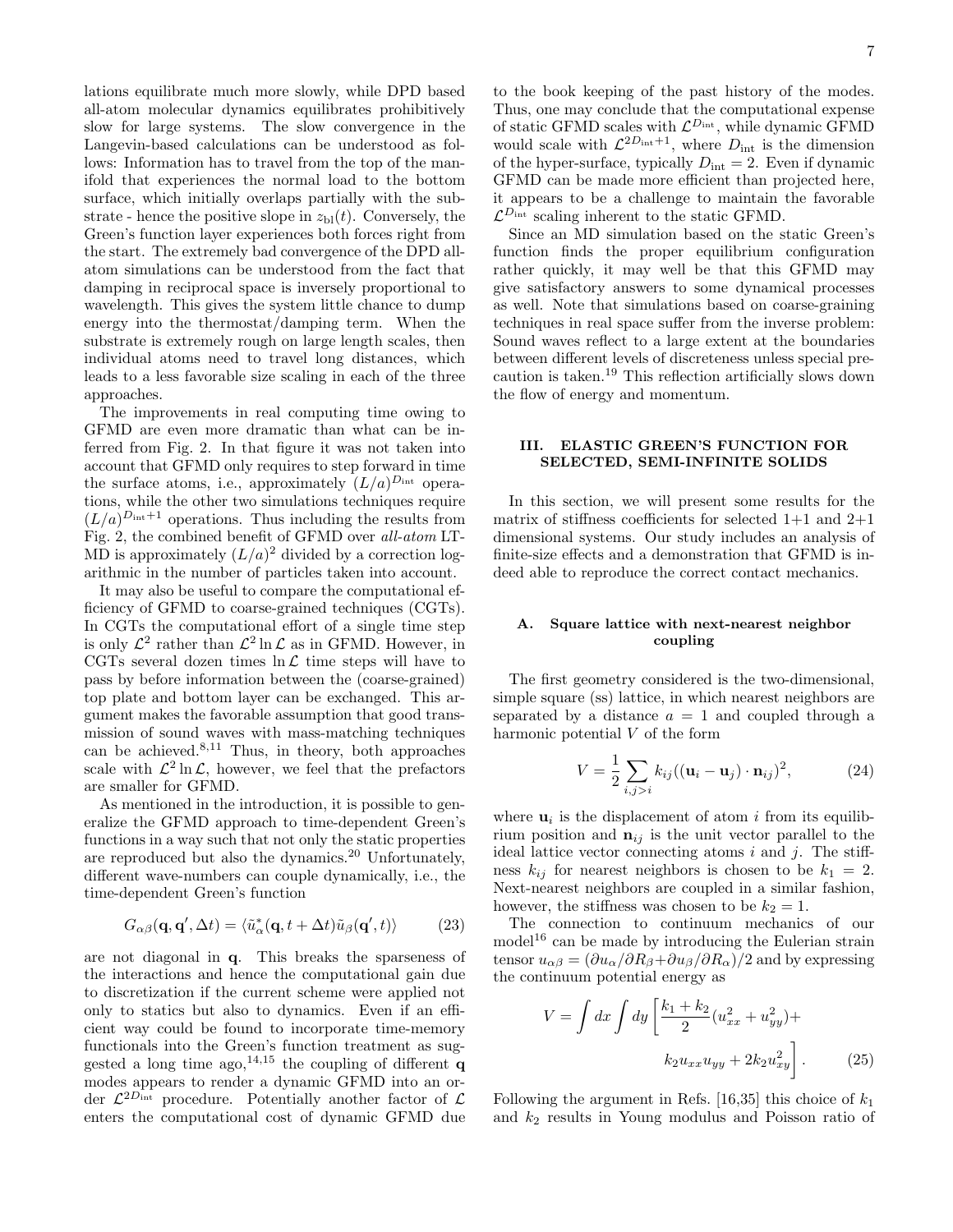

FIG. 3: Stiffness coefficients of the semi-infinite simple square lattice as a function of wavenumber q. Straight lines are results from analytical calculations.<sup>16</sup>

 $E = 2.66$  and  $\nu = 1/3$ , respectively. Note that nonpositive values of  $k_2$  for simple cubic solids do not lead to mechanically stable systems. With the current choice of  $k_2$ , the same continuum elastic properties are obtained as for the simple hexagonal lattice with nearest-neighbor coupling  $k_1 = 4/\sqrt{3}$ , which will be investigated further below. Moreover, we can compare the matrix coefficients  $\Phi_{\alpha\beta}$  obtained numerically with our procedure to an analytical solution given in Ref. [16].

As mentioned in the previous section, the  $\Phi_{\alpha\beta}(\mathbf{q})$  are calculated by averaging in reciprocal space the displacement fluctuations of surface atoms. For the simple square lattice, the (hyper-) surface consists of a linear chain, whose constituting atoms can oscillate parallel and normal to the interface, i.e., atoms are allowed to fluctuate in  $x$  and  $z$  direction. (To be consistent with the theory section, we chose the direction normal to the interface to be parallel to the z-axis even for two-dimensional lattices.) The results for the stiffness matrix are shown in Fig. 3 for different system sizes. They agree with analytically predicted stiffness coefficients<sup>16</sup> within the stochastic error, except for finite-size effects, which are addressed later on.

Due to the absence of rotational symmetries other than a rotation by  $\pi$ , we chose to express the dispersion relation of the stiffness coefficients as

$$
\Phi_{\alpha\alpha}^2(q) = \sum_{n\geq 0} (2 - \delta_{n0}) \tilde{\Phi}_{\alpha\alpha}^{(2)}(n) \cos(nqa) , \qquad (26)
$$

for the diagonal elements  $(\delta_{n0}$  is the Kronecker symbol) and

$$
\Phi_{xz}(q) = \sum_{n\geq 0} 2\tilde{\Phi}_{xz}(n) \sin(nqa) ,\qquad (27)
$$

for the off-diagonal element  $\Phi_{xz}(q) = \Phi_{zx}^*(q)$ . As the  $\Phi_{xz}(q)$  are purely imaginary, one can conclude that

| $\boldsymbol{n}$ | $\tilde{\Phi}_{xx}^{(2)}$       | $\tilde{\Phi}_{xz}/i$     |  |
|------------------|---------------------------------|---------------------------|--|
|                  | $0+31.2836 \pm 0.0000 + 4.1809$ |                           |  |
|                  | $1$ -19.7458 +0.1912 -2.0132    |                           |  |
| 2                |                                 | $+4.1279$ +0.0287 -0.0908 |  |
| 3                |                                 | $-0.0641$ +0.0002 +0.0131 |  |

TABLE I: Expansion coefficients for the stiffness matrix of the simple square lattice. The data is numerically exact.

 $\tilde{\Phi}_{xz}(n) = -\tilde{\Phi}_{zx}(n)$ . The leading-order expansion coefficients  $\tilde{\Phi}_{\alpha\beta}$  and  $\tilde{\Phi}_{\alpha\beta}^{(2)}$  are listed in Table I. It can be noticed that the expansion coefficients  $\tilde{\Phi}(n)$  quickly decay to zero with increasing  $n$ . This behavior is what makes it possible to determine the expansion coefficients for relatively small systems and to use them later in the simulation of large semi-infinite lattices.

#### B. Finite-size effects

The system size dependence of the force constants is a crucial aspect that also needs to be addressed. Lower and upper bounds for the stiffnesses can be obtained by comparing the force constants calculated via what we call open and closed-boundary conditions, respectively. When using open boundary conditions, the top layer in the solid is allowed to fluctuate freely, which makes the displacement fluctuations of the atoms in the bottom layer larger than in the thermodynamic (td) limit. This makes the system appear softer. Conversely, if the atoms in the top layer are kept fixed, displacement fluctuations in the bottom layer are suppressed, which "stiffens" the manifold. These arguments can be summarized in the following inequality

$$
\Phi_{\text{open}}(q) \le \Phi_{\text{td-limit}}(q) \le \Phi_{\text{closed}}(q). \tag{28}
$$

Thus, the difference between  $\Phi_{\text{open}}(q)$  and  $\Phi_{\text{closed}}(q)$  is a measure of the system size error. Numerical results for the upper bound in the size error are shown in Fig. 4 for the component  $\Phi_{xx}(q = \pi/2)$  of the simple square lattice. Identical random seeds were employed to reduce the stochastic errors when comparing closed and openboundary conditions.

Given a fixed amount of computational resources, the best procedure is to use relatively small systems and to asses their force constants with open and closed boundaries. The average value gives the best guess. Note that in the center of the Brillouin zone all  $\Phi_{\alpha\beta}(q)$  are identical to zero.

#### C. Two-dimensional, hexagonal lattice

A similar calculation of the force constants as for the simple square lattice in Sect. III A was performed for the hexagonal lattice. In the hexagonal lattice only nearest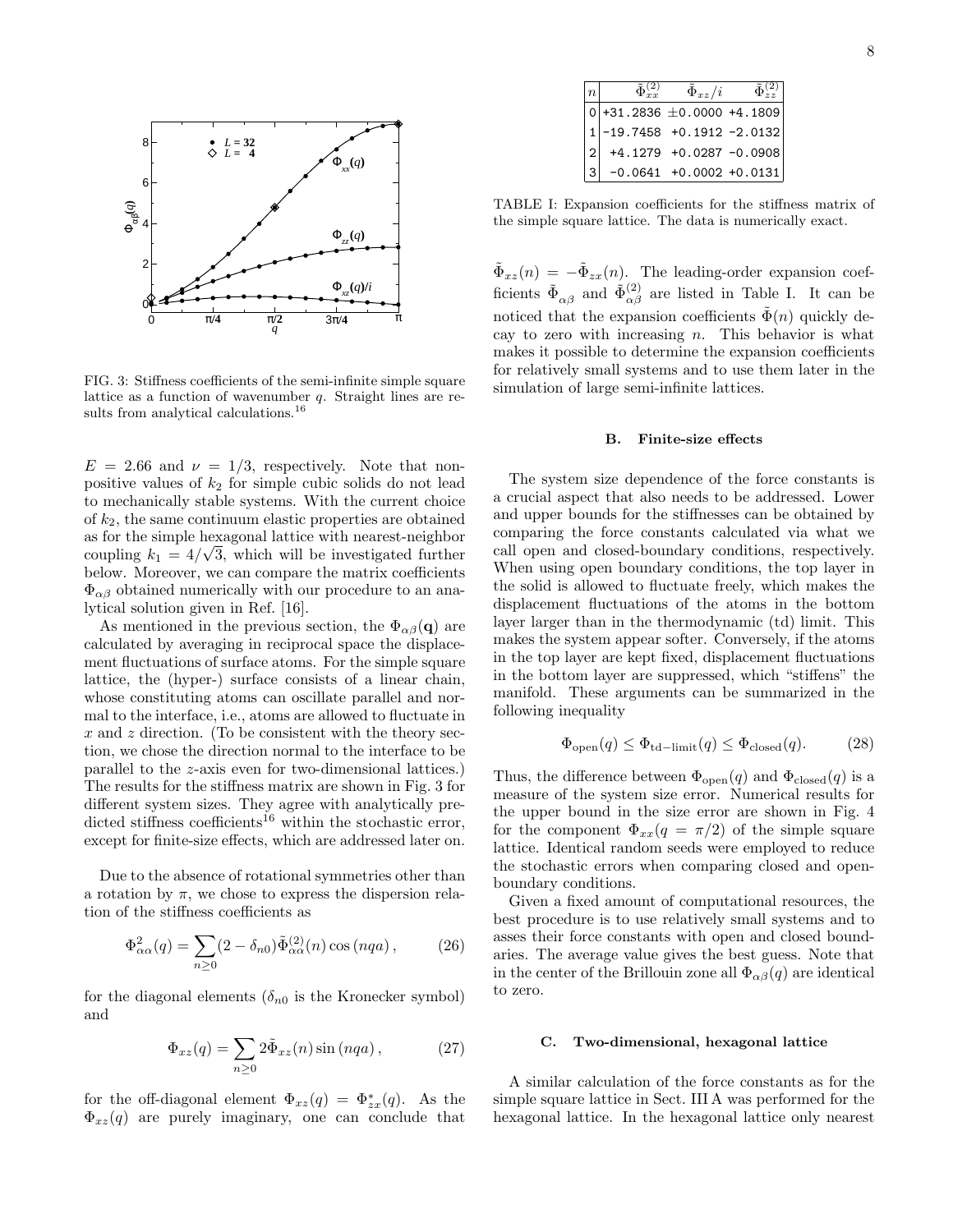

FIG. 4: Difference  $\Delta \Phi_{xx}(q = \pi/2)$  in the stiffness coefficient between calculation with a flexible top layer (open) and a rigid top layer (closed), as a function of system size.

| n              | $\tilde{\Phi}^{(2)}$                    | $\tilde{\Phi}_{xz}/i$       | $\tilde{\Phi}^{(2)}$ |
|----------------|-----------------------------------------|-----------------------------|----------------------|
|                | $\overline{0 +28.3196}$ ±0.0000 +3.5623 |                             |                      |
|                | $-17.9257 + 0.1898 - 1.8062$            |                             |                      |
|                | $ 2 $ +3.7409 +0.0116 +0.0212           |                             |                      |
| 3 <sup>1</sup> |                                         | $-0.0335 + 0.0012 + 0.0074$ |                      |

TABLE II: Expansion coefficients for the stiffness matrix of the hexagonal lattice. The data has  $\pm 0.0002$  absolute error.

neighbors are coupled with a force constant  $k_1 = 4/\sqrt{3}$ , which results in the same long wavelength elastic properties. The dispersion relations for the  $\Phi_{\alpha\beta}(q)$  of simple hexagonal (hxg) lattices turns out to be similar to that of simple square lattices, although the expansion coefficients differ to some degree. They are listed in Table II.

To verify the correctness of the numerical values for the coefficients, for which no analytical solutions are known to us, we compared GFMD to all-atom simulations. The results of these computations, in which an elastic manifold is pressed onto a rough substrate can be found in Fig. 5. In that figure, the all-atom simulation is that of a  $64 \times 64$  system. It is clearly borne out that the GFMD reproduces the contact morphology of the all-atom simulation. The accuracy of GFMD did not deteriorate when the size was increased to  $512 \times 512$ .

#### D. Three-dimensional lattices

The coefficients for different atomic Bravais lattices in three dimensions can be computed following the same procedure used for the two-dimensional systems. As before, the matrix  $\Phi_{\alpha\beta}$  is Hermitian with six independent components as described in Eq. (16). In the following sections, results for the Fourier expansion coefficients for (100) simple cubic and (111) face centered cubic (fcc) will be presented.



FIG. 5: Comparison of the contact formation of a manifold with a rough substrate: Small, full circles show atomic positions of atoms in the full MD, while large, open circles represent the degrees of freedom used in the GFMD simulations. The lower graph is a magnification of a part of the upper graph.

It may be useful to repeat some of the definitions used in this paper. Whenever spring constants are stated, be it for nearest  $(k_1)$  or next-nearest neighbors  $(k_2)$ , the underlying potential energy function is given in Eq. (24). The Fourier expansion coefficients for the three-dimensional solids are those introduced in Eqs. (15) and (17), which differ from the sine and cosine coefficients for the twodimensional elastic manifolds used in the last section.

## 1. Simple cubic (100)

While simple cubic solids are not very common in nature, they constitute good test systems, partially because they are more amenable to analytical calculations. For instance,  $Saito<sup>17</sup>$  obtained exact Green's functions for simple cubic solids of lattice constant  $a = 1$  with nearest and next-nearest harmonic interactions,  $k_1 = 1$  and  $k_2 = 1$ , respectively. This solid has a Young modulus  $E = 2.43$  and a Poisson ratio  $\nu = 1/3$ .

Here, we intend to demonstrate that our calculations reproduce Saito's exact solutions. Exemplary only the diagonal coefficients of  $\Phi_{\alpha\beta}$  are shown in Fig. 6. To represent the matrix element  $\Phi_{\alpha\alpha}$  in reciprocal space different paths connecting various symmetry points within the first Brillouin zone were chosen, i.e., those paths that are commonly used to plot phonon dispersion relations. The symmetry points are  $\Gamma = (0,0), M = (0,1)\pi/a$ , and  $\Delta = (1, 1)\pi/a$ . The agreement between our and Saito's data is within the numerical error. Similar agreement between our data and Saito's results is found for all offdiagonal elements as well, but not displayed in the graph for reasons of clear visualization, e.g., the cusp of some of the  $\Phi_{\alpha\beta}(\mathbf{q})$  is not clearly evident from Fig. 1, while it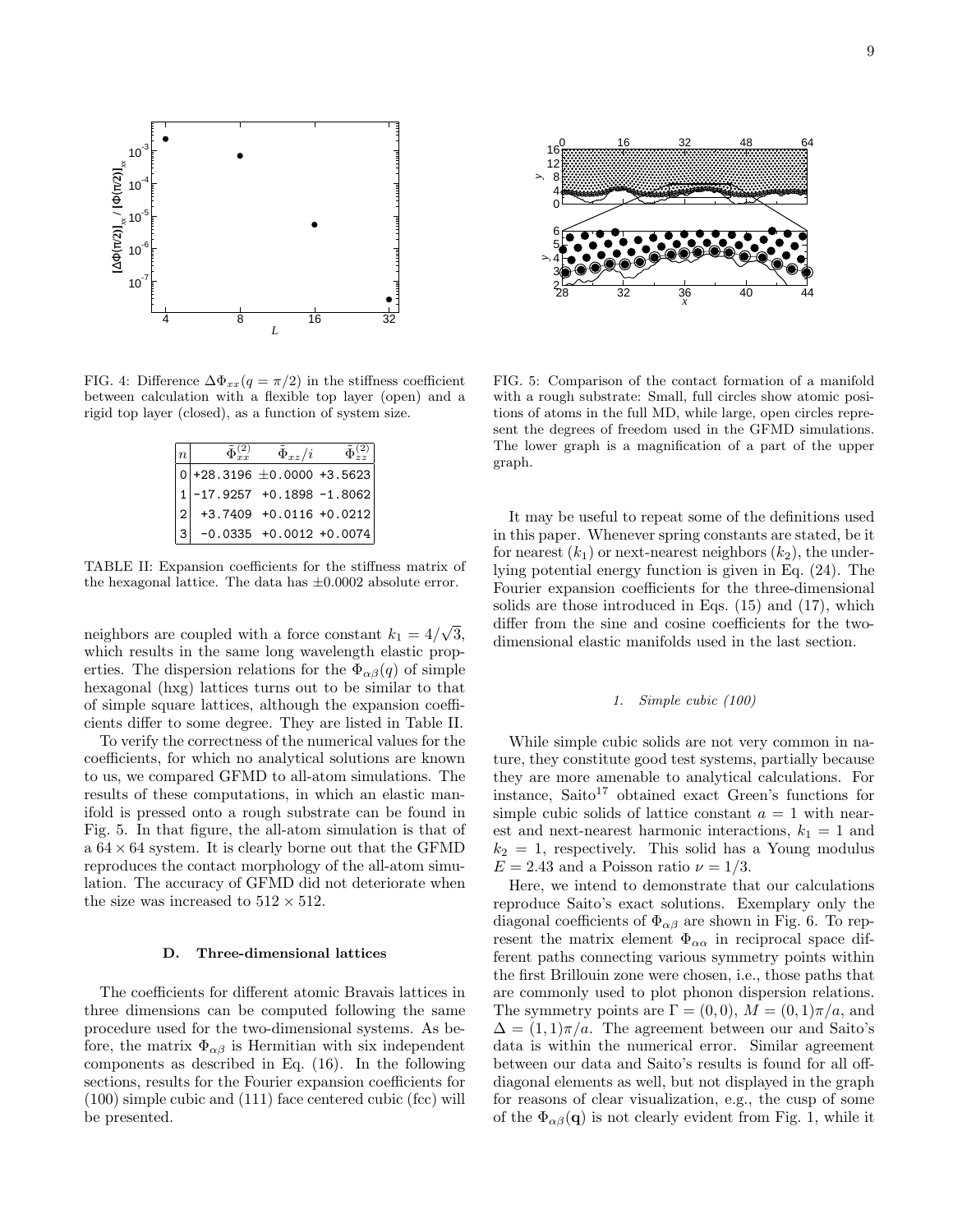

FIG. 6: Numerical (symbols) and analytical<sup>17</sup> (lines) results for the diagonal elements of  $\Phi_{\alpha\beta}(\mathbf{q})$  in the simple cubic crystal lattice along lines connecting high symmetry points in the Brillouin zone.

| $n_x$ | $n_y$        | $\tilde{\Phi}_{xx}^{(2)}$               | $\tilde{\Phi}_{yy}^{(2)}$                 | $\tilde{\Phi}^{(2)}_*$          |
|-------|--------------|-----------------------------------------|-------------------------------------------|---------------------------------|
| 0     | $\Omega$     | $+26.2801$                              | $+26.2801$                                | +6.2489                         |
| 1     | 0            | $-9.8853$                               | $+1.9890$                                 | $-0.9663$                       |
| 1     | 1            | $-4.9398$                               | $-4.9398$                                 | $-0.5046$                       |
| 2     | $\Omega$     | $+1.5446$                               | $+0.5077$                                 | $-0.0786$                       |
| 2     | $\mathbf{1}$ | $+1.0296$                               | $+0.0048$                                 | $-0.0205$                       |
| 2     | 2            | $+0.2585$                               | $+0.2585$                                 | $+0.0165$                       |
| $n_x$ | $n_{\rm u}$  | $\tilde{\Phi}_{xy} = \tilde{\Phi}_{yx}$ | $\tilde{\Phi}_{xz} = \tilde{\Phi}_{zx}^*$ | $\tilde{\Phi}_{yz}=\Phi_{zy}^*$ |
| 0     | 0            |                                         | $+0.0000*$ i                              |                                 |
|       |              | $+0.0000$                               |                                           | $+0.0000*$ i                    |
| 1     | 0            | $+0.0000$                               | +0.0891*i                                 | $+0.0000*$ i                    |
| 1     | 1            | $-0.4552$                               | +0.0475*i                                 | +0.0475*i                       |
| 2     | $\Omega$     | $+0.0000$                               | +0.0144*i                                 | $+0.0000*$ i                    |
| 2     | 1            | $+0.0011$                               |                                           | +0.0069*i +0.0032*i             |

TABLE III: Expansion coefficients  $\tilde{\Phi}^{(2)}_{\alpha\beta}(\Delta \mathbf{R})$  and  $\tilde{\Phi}_{\alpha\beta}(\Delta \mathbf{R})$ of the 3D simple cubic lattice with  $k_1 = k_2 = 1$ .  $\Delta \mathbf{R} =$  $(n_x, n_y)$  for a system with lattice constant  $a = 1$ .

is more clearly borne out for the  $\Phi_{\alpha\alpha}$  in Fig. 6.

Our full results are stated in Table III in terms of the non-vanishing expansion coefficients  $\tilde{\Phi}^{(2)}_{\alpha\beta}(\Delta \mathbf{R})$  and  $\tilde{\Phi}_{\alpha\beta}(\Delta \mathbf{R})$ . For the simple cubic lattice,  $\Delta \mathbf{R}$  is represented by the integer numbers  $n_x$  and  $n_y$ , i.e., if a is the lattice constant, then  $\Delta \mathbf{R} = a n_x \mathbf{e}_x + a n_y \mathbf{e}_y$ , where  $\mathbf{e}_{\alpha}$  are unit vectors. Note that the expansion coefficients need to be stated up to the fifth neighbor shell because of the relatively large ratio of  $k_2/k_1$ .

### 2. Face centered cubic (111)

No analytical solution of the stiffness matrix for the (111) plane of the fcc lattice is known to us. However,



FIG. 7: Labeling of the sites within the hexagonal lattice using integer pairs of numbers  $(n_x, n_y)$  according to Ref. [36].

its knowledge may be beneficial, mainly because many metals have thermodynamically stable surfaces with this symmetry.

The (111) plane of fcc lattices has hexagonal symmetry. In order to evaluate the Green's functions  $\langle \tilde{u}^*_{\alpha}(\mathbf{q})\tilde{u}_{\beta}(\mathbf{q})\rangle/k_{\mathrm{B}}T$ , it is useful to label the atoms in such a way that use can be made from fast Fourier transformation techniques in a straightforward fashion. For this purpose, the convention described in Fig. 7 was used.<sup>36</sup> Note that the point symmetry transformation as described in Eq. (19) have to be performed on the real-space coordinates and not on the indices introduced in Fig. 7. As an example, the point  $(n_x, n_y) = (1, 0)$  maps onto  $(0, 1)$ under a  $\pi/3$  rotation.

The results for the stiffness matrix expansion coefficients are stated in Tab. IV. The knowledge of the coefficients associated with nearest and next nearest neighbors yields numerically accurate results. Contributions related to more distant neighboring shells appear to vanish exponentially fast. Due to the similar local atomic arrangements of (111) fcc planes and (001) hexagonal closed packed (hcp) planes, the results stated in Tab. IV are excellent approximations to the effective force constants of (001) hcp surfaces.

## IV. APPLICATION TO CONTACT MECHANICS

In this section, we will apply our methodology to a variety of contact mechanical problems. This includes a validation of our method for Hertzian contacts, the test of an analytical prediction<sup>24</sup> for the complete contact between an elastic, semi-infinite, flat solid and a self-affine rigid substrate, as well as the analysis of an experimental roughness profile. To illustrate the methodology, a snapshot of a simulation is presented in Fig. 8. Only the shown layer, reminiscent of a membrane, needs to be simulated to yield the contact mechanics of a complete, three-dimensional solid.

An important observable in the contact mechanical cal-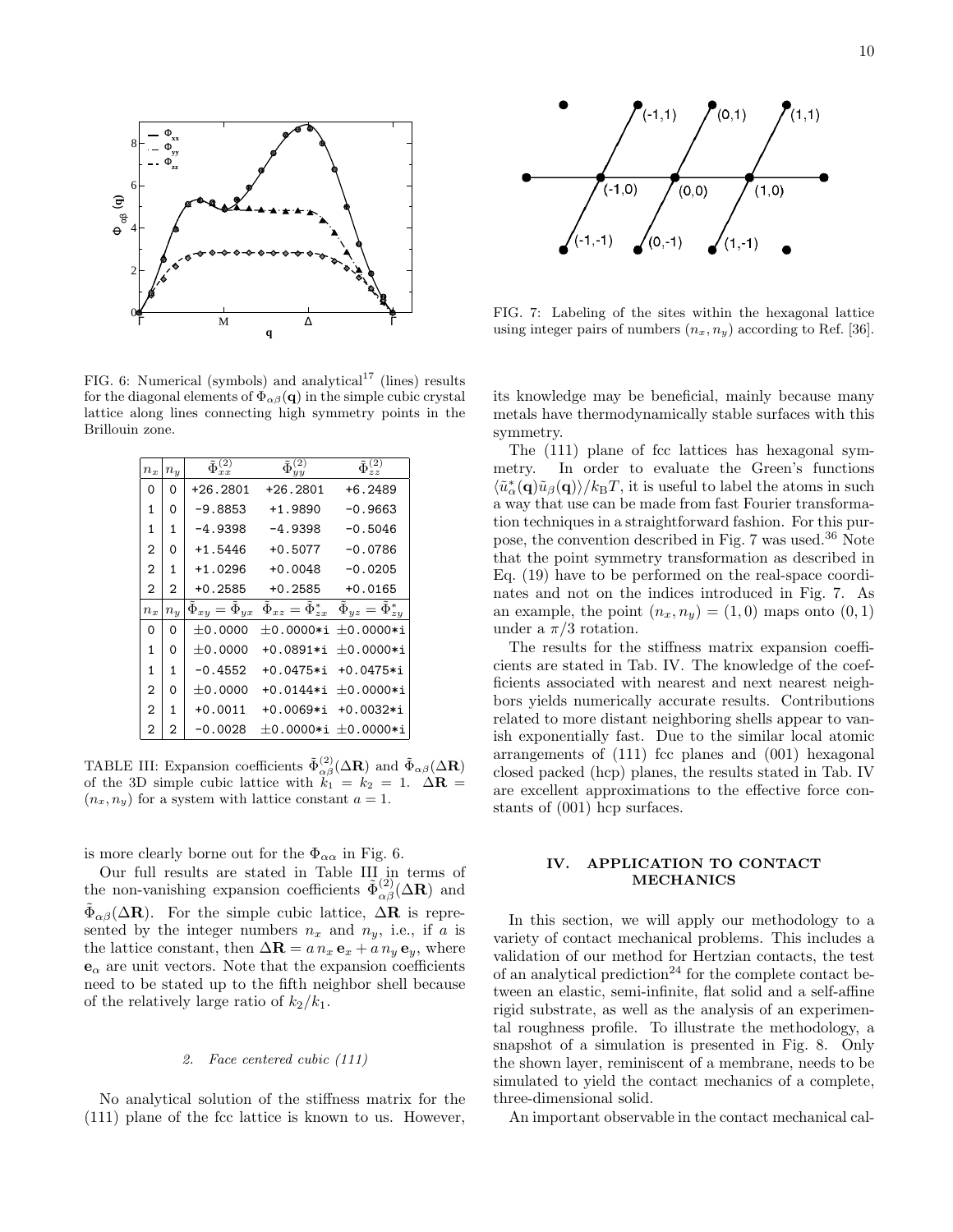| $n_x$        | $n_y$    | $\tilde{\Phi}_{xx}$                               | $\tilde{\Phi}_{yy}$                                  | $\tilde{\Phi}_{zz}$                                      |
|--------------|----------|---------------------------------------------------|------------------------------------------------------|----------------------------------------------------------|
| 0            | $\Omega$ | $+3.1079$                                         | $+3.0001$                                            | $+1.3971$                                                |
| $\mathbf{1}$ | 0        | $-0.9112$                                         | $-0.1168$                                            | $-0.1576$                                                |
| 1            | 1        | $-0.0086$                                         | $+0.0086$                                            | $-0.0215$                                                |
| $n_x$        | $n_y$    | $\tilde{\Phi}_{xy}=\tilde{\Phi}_{yx}$             | $\tilde{\Phi}_{xz}=\tilde{\Phi}_{zx}^*$              | $\tilde{\Phi}_{uz}=\tilde{\Phi}_{zu}^*$                  |
| 0            | 0        | ±0.0000                                           | $+0.0000*$ i                                         | $+0.0000*$ i                                             |
| 1            | 0        | ±0.0000                                           | $+0.0599* i$                                         | $±0.0000*i$                                              |
| 1            | 1        | $-0.0271$                                         | $+0.0046*$ i                                         | $+0.0016*$ i                                             |
| $n_x$        | $n_y$    | $\tilde{\Phi}_{xx}^{(2)}$                         | $\tilde{\Phi}_{yy}^{(2)}$                            | $\tilde{\Phi}_{zz}^{(2)}$                                |
| 0            | O        | $+14.3031$                                        | $+14.1713$                                           | $+2.2294$                                                |
| 1            | 0        | $-5.4953$                                         | $+0.0893$                                            | $-0.3827$                                                |
| 1            | 1        | $+0.3974$                                         | $+0.2258$                                            | $-0.0063$                                                |
| $n_x$        | $n_{y}$  | $\tilde{\Phi}^{(2)}_{xy}=\tilde{\Phi}^{(2)}_{yx}$ | $\tilde{\Phi}_{xz}^{(2)} = \tilde{\Phi}_{zx}^{(2)*}$ | $\tilde{\Phi}_{uz}^{(2)}$<br>$=\tilde{\Phi}_{zy}^{(2)*}$ |
| 0            | 0        | $+0.4917$                                         | $-0.0102* i$                                         | $-0.0086* i$                                             |
| 1            | $\Omega$ | $-0.2412$                                         | $+0.0007*$ i                                         | $-0.0045* i$                                             |
| 1            | 1        | $-0.0030$                                         | +0.0031*i                                            | $-0.0001* i$                                             |

TABLE IV: Expansion coefficients  $\tilde{\Phi}_{\alpha\beta}(\Delta \mathbf{R})$  for the (111) surface of the fcc lattice. In the full three-dimensional solid, only nearest neighbors were coupled with springs  $k_1 = 1$ . The statistical accuracy of the non-diagonal coefficients is only  $\pm 0.005$ .



FIG. 8: Illustration of a GFMD configuration representing a three-dimensional, semi-infinite, elastic solid that is pressed against a rigid, self-affine, fractal substrate. The right half of the Green's function layer is represented in a more transparent fashion that the left half. The direction normal to the interface is enlarged with respect to the in-plane directions.

culations presented below is the normal stress and its probability distribution at the interface between the substrate and the elastic manifold. In the case of hard-walls, these quantities can only be obtained indirectly, because of the discontinuous nature of the hard-wall potential. Use can be made of the argument that all forces must balance to zero in mechanical equilibrium. Thus, the force that the impenetrable, rigid substrate exerts on a specific surface atom is equal in magnitude and opposite in direction to the force experienced by the remaining elastic manifold, which is easy to compute. To calculate the local normal pressure, the ratio of the normal force and the area associated with a particle was formed, where a Voronoi construction via Delaunay triangulation was used to estimate the area per atom.

### A. Hertzian contact

The Hertzian contact has become a benchmark for numerical solutions of frictionless contact mechanics, see for instance Ref. [37]. The reason is that the geometry of the Hertzian contact is relatively simple, the pressure distribution is analytically known, and it contains sharp features, which are challenging to obtain numerically. Any numerical scheme should have the ability to reproduce exact solutions within controllable accuracy. Even if it may not always be necessary to achieve the highest accuracy, one should yet be in a position to estimate systematic errors due to, say, finite discretization of the elastic manifold. Under the assumption of no adhesion and no shear stress at the interface, Hertz found that when squeezing a deformable spherical or parabolic tip against a flat, rigid surface, a circular contact is formed and that the pressure profile in the contact area is given by the expression:<sup>28</sup>

$$
p(r) = p_0 \left[ 1 - \left(\frac{r}{R_c}\right)^2 \right]^{1/2} \Theta(R_c - r). \tag{29}
$$

Here,  $p_0$  is the maximum pressure measured at the center of the tip,  $R_c$  is the contact radius and r is the lateral distance of a point in the surface from the tip's center. As before,  $\Theta(\bullet)$  is the Heaviside step function and R without index is the radius of curvature. In three dimensions the values of  $p_0$  and  $R_c$  are:  $p_0 = 3L/(2\pi R^2)$  and  $R_c =$  $\{3LR/(4E_c)\}\}^{1/3}$ , where L is the normal force acting on the tip and  $E_c = E/(1 - \nu^2)$  is known as the contact modulus. The same formula, Eq. (29), applies to a twodimensional circle pressed onto a rigid one-dimensional line, in which case the values of  $p_0$  and  $R_c$  become:  $p_0 =$  $2L/(\pi R)$  and  $R_c = {4LR/(\pi E_c)}^{1/2}$ .

In Fig. 9 we compare the pressure profile obtained in a numerical calculation with the exact solution of the one-dimensional Hertzian contact, i.e., a circle pressed against a line. The numerical data matches Hertz' solution very closely. However, one can notice that obtaining good pressure histograms  $P(p)$  requires fine numerical meshes, e.g., if the linear length of the mesh is  $a = 0.4R_c$ the smallest observed pressure is about  $0.5 p_0$  and thus little information would be obtained for  $p \ll p_0$ . It has been argued that in order to obtain meaningful  $P(p)$ 's, the discretization of the mesh should be less than a tenth, preferentially a hundredth of the contact's linear dimension.<sup>38</sup>

Generally, pressure histograms in purely repulsive contacts are useful to determine the real contact area,  $A_{\text{real}}$ , in particular in the case of hard wall interactions.<sup>38</sup> The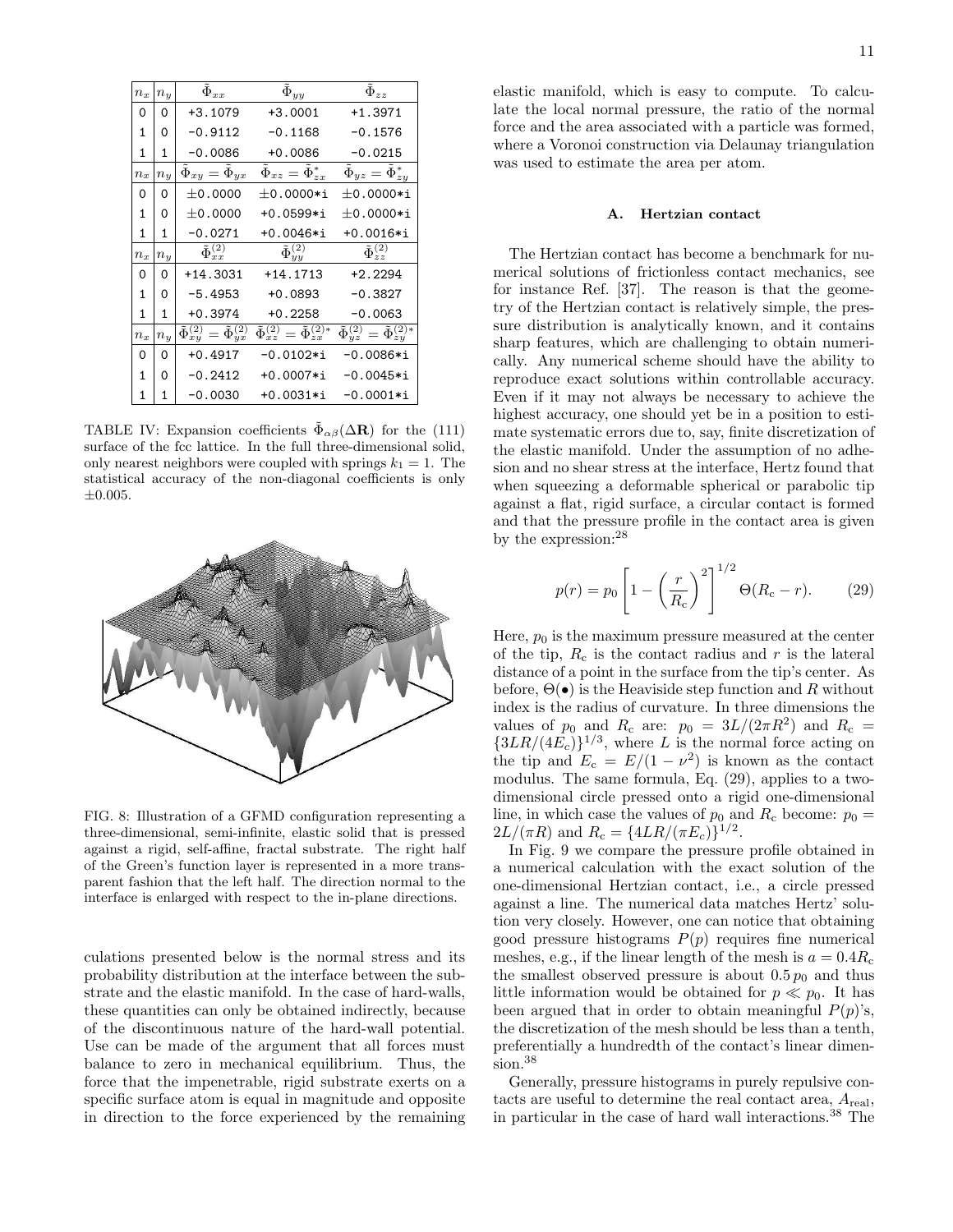

FIG. 9: Pressure profile of a one-dimensional Hertzian contact, i.e., circle on line, in the hard wall approach for different degrees of discretization of the elastic manifold. The external load was chosen such that in the analytical solution  $p_0$  and  $R_c$  are both unity.

reason for this statement is that whenever no contact exists, the normal pressure is equal to zero. Any positive pressure, however small it may be, indicates contact. Thus, if  $P(p)$  is normalized such that

$$
\int_{0^+}^{\infty} dp P(p) = 1 \tag{30}
$$

then  $A_{\text{real}}$  can be calculated from

$$
\frac{L}{A_{\text{real}}} = \int_{0^+}^{\infty} dp \, p \, P(p), \tag{31}
$$

where the integration limit  $0^+$  indicates an arbitrarily small but positive number.

Contacts of macroscopic surfaces can be interpreted as the superposition of (correlated) individual Hertzian contacts. Since the pressure profiles  $p(r)$  have diverging slopes at the boundary of each individual micro contact, the probability distribution  $P(p)$  must disappear as p approaches zero. The same argument holds in the case of multi-asperity contacts. A numerical approach should thus use a grid that makes it possible to accumulate pressure distribution functions exhibiting this behavior. Otherwise, that is, if the mesh is not sufficiently fine, the real contact area may be overestimated.<sup>38</sup>

To judge the performance of different levels of discretization, we have analyzed  $P(p)$  in a one-dimensional Hertzian contact, see Fig. 10. The exact distribution function can be derived in an analogous way as the density of states of phonons,  $q(E)$ , which is commonly calculated with the equation  $g(E) dE = g(k) dk$  and a given dispersion relation  $E(k)$ . In our case, the pressure p plays the role of the phonon energy  $E$  and the radius  $r$  substitutes the momentum  $k$ , thus

$$
P(p) = D_{\text{int}} \frac{r^{D_{\text{int}}-1}}{R_{\text{c}}^{D_{\text{int}}}} \cdot \left| \frac{dp}{dr} \right|^{-1}.
$$
 (32)



FIG. 10: Pressure distribution  $P(p)$  at the interface of the one-dimensional Hertzian contact using the hard walls approach. Different degrees of discretization of the manifold are shown as well as the analytical solution and its linear approximation. Sometimes,  $P(p)$  turned out zero in the numerically computed histograms, in which case the data was not included in the graph.

The results of  $P(p)$  for one-dimensional and twodimensional contacts are

$$
P(p) = D_{\text{int}} \frac{p}{p_0^2} \left\{ 1 - (p/p_0)^2 \right\}^{(D_{\text{int}} - 2)/2} \tag{33}
$$

as shown previously for  $D_{\text{int}} = 1^{39}$  and  $D_{\text{int}} = 2,8$  respectively. Thus,  $P(p)$  is simply a linear function for the regular  $D_{\text{int}} = 2$ , sphere on flat contact. Conversely, for the circle on a line, the histogram is initially linear in  $p$ and ends in a van-Hove type singularity at the boundary of the contact. This behavior is clearly borne out in Fig. 10, in particular for a grid whose (linear) mesh size is less than a tenth of the contact radius. Similar statements regarding the convergence of the pressure histogram hold for the two-dimensional Hertzian contact, which is not included explicitly.

Real interactions between surfaces extend over a nonzero distance as opposed to the approximation used within the hard-wall picture, which changes pressure histograms qualitatively. Repulsion between atoms is not hard-wall like but typically exponential due to the Pauli exclusion principle. Thus, as argued in Sect. II C, the exponential repulsion introduced in Eq. (22) is probably more realistic than hard walls. Replacing hard-wall potentials with more long-ranged interactions eliminates the cusp in  $p(r)$  at the (former) boundary of the contact. This can be seen in Fig. 11, where the pressure profiles are shown for different levels of discretization. This in turn alters the distribution function  $P(p)$  in such a way that the distribution function  $P(p)$  alters its behavior qualitatively at small  $p$ , i.e., the delta function contribution stemming from the non-contact areas gets broadened.

We wish to note that other authors in the past have carefully investigated the deviations of pressure distri-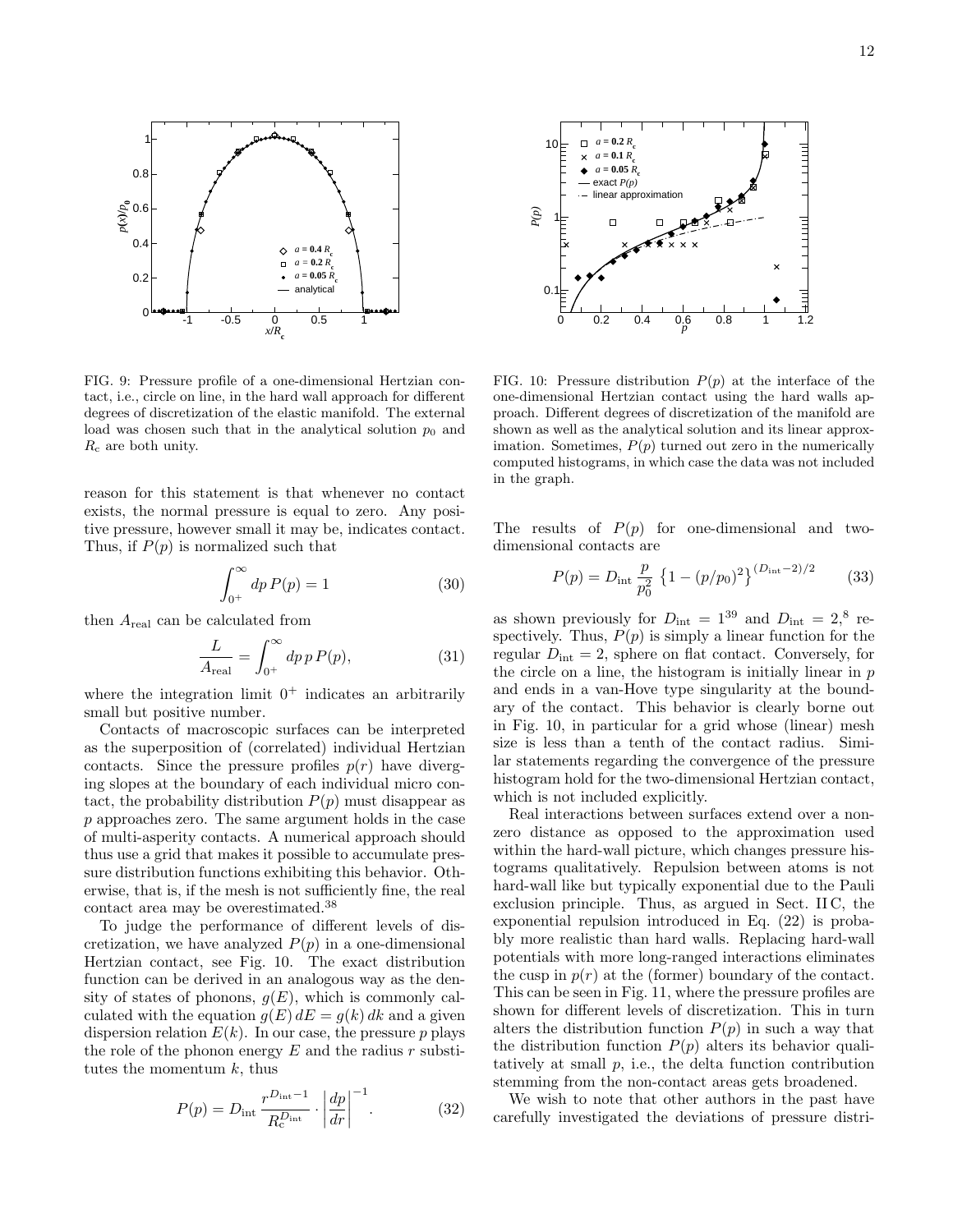

FIG. 11: Normalized pressure profile of a one-dimensional Hertzian contact using the exponential wall interactions with a screening length of  $\sigma = 0.25 \cdot a$ . Different degrees of discretization of the elastic manifold were used. The radius of curvature of the parabolic tip was chosen to be  $128 \cdot a$ , which corresponds to roughly 40 nm if  $a$  is a typical interatomic distance of 3 Å. The contact radius  $R_c$  was varied by applying different loads.

butions between (discrete) atomic systems and continuum mechanics treatments of single-asperity contacts.<sup>8,29</sup> However, the primary interest in Ref. [29] was in identifying effects due to discreteness, commensurability, and atomic arrangements rather than effects due to the finite range of repulsion. Conversely, the analysis in Ref. [8] is much closer in spirit to ours than that in Ref. [29]. A technical difference between our work and Ref. [8] is that Yang et al. used Lennard-Jones potentials, while we use exponentially repulsive potentials. More importantly, we investigate in more detail how Hertzian contact mechanics becomes increasingly more accurate as the mesh size of the manifold is decreased. Our data reveals that the Hertzian contact profile is rather accurate for a surface curvature typical of atomic force microscope tips, provided that the tips are very smooth. Lastly, we would like to emphasize that the relevant dimensionless variable is the ratio of  $\sigma$  and  $R_c$ , where  $\sigma$  was introduced in Eq. (22). For instance, if we chose  $\sigma = 2 \cdot (a/4)$  as opposed to  $\sigma = (a/4)$  and set  $a = 0.025R_c$  instead of  $a = 0.05R_c$ , then the normalized pressure profiles of the two parameterization schemes superimpose almost perfectly.

It is tempting to define contact between two surfaces whenever the distance between them is below a threshold value. However, as outlined in Ref. [8], this leads to discrepancies between Hertzian contacts and estimated contacts whose relative magnitude depends on the local surface curvature. To nevertheless define contact meaningfully, it was suggested to reduce the amount of, we paraphrase, artificially counted contact, such as areas associated with  $R > R_c$  in Fig. 11, by comparing numerical data with solutions of appropriate contact mechanical

models. It may yet be desirable to define the real contact area merely based on numerically available stress distribution. In some cases,  $P(p)$  may go through a minimum at  $p = p_{\text{min}}$ . If this is the case, it is possible to argue that there is contact for pressures  $p \ge p_{\min}$ , while there is none for  $p < p_{\min}$ .

#### B. Flat-fractal contact without adhesion

While Hertzian contact mechanics are well established, there is no generally accepted theory that describes the contact between two surfaces that have roughness on many different length scales. However, recent progress was made towards predicting pressure distributions for elastic contacts in which the original, undeformed surface corrugation can be described as self-affine and randomly rough.8,24,25,40 Particularly appealing is Persson's theory,  $8,24,25$  in which it is argued that the pressure distribution in a self-affine contact depends on the level of magnification with which the contact is studied. At small levels of magnification, the pressure distribution is assessed to be a delta function centered at the nominal contact pressure  $p_0$ .

Two cases are generally distinguished, full contact and partial contact. In the case of full contact, predicting the pressure distribution is relatively simple, as the displacement field is essentially defined by the boundary condition. For complete contact and in the absence of adhesion, the pressure histogram must be centered around  $p_0$ . While we do not study partial contacts in this section, we wish to note for the next section that in the case of incomplete contact, the pressure distribution peak does not only broaden when the magnification is increased, but the peak also shifts to pressures larger than  $p_0$ . Moreover, a new delta-like peak occurs at zero pressure, due to those locations where there is no contact.

In the case of complete contact and at full magnification, Persson's theory predicts a Gaussian pressure distribution,

$$
P(p) = \frac{1}{\sqrt{2\pi\sigma_p^2}} e^{-(p-p_0)^2/2\sigma_p^2},
$$
 (34)

where the pressure variance  $\sigma_{\rm p}$  is given by

$$
\sigma_{\rm p}^2 = \frac{\pi E_c^2}{2} \int_{q_1}^{q_s} dq \ q^3 \ \langle \tilde{h}^*(\mathbf{q}) \tilde{h}(\mathbf{q}) \rangle. \tag{35}
$$

This prediction is tested and confirmed in Fig. 12. In these simulations, the equivalent of an elastic block composed of up to  $512<sup>3</sup>$  atoms is studied. A nominal contact pressure  $p_0 = 0.3$  was applied and Young's modulus, Poisson ratio, and Hurst exponent were  $E = 2.4342$ ,  $\nu = 1/3$ , and  $H = 0.5$ , respectively. The long wavelength cutoff is  $q_1 = 0.04/512$ , i.e., the 512'th fraction of the smallest value for  $q_s$ . The calculated value of the pressure variance is  $\sigma_{\rm p} = 0.079$ .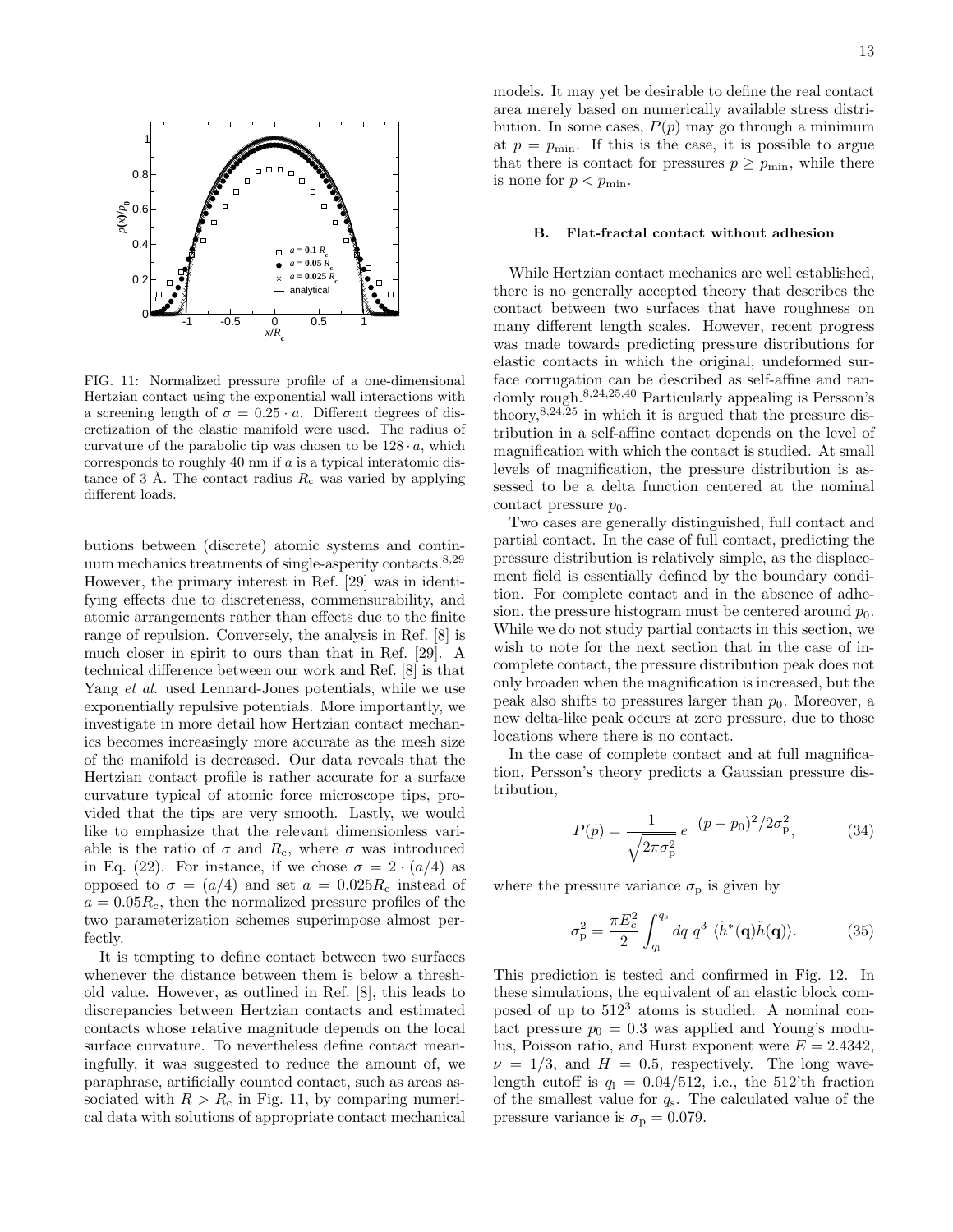

FIG. 12: Pressure distribution for different magnifications at the interface of a rough interface in complete contact with an elastic solid. The distribution is centered at the nominal contact pressure. Full and broken lines are based on a parameter-free theory by Yang et al. [8].

The theoretical treatment extends to descriptions in which the shortest wavelengths are not fully resolved. When the discretization of the manifold is increased with respect to the short wavelength cutoff  $q_s$ , which was introduced in Eq. (21), the pressure histograms remain Gaussian and as predicted, they become less broad. For a comparison of theory and simulation in the case of small magnification, we integrated on the right-hand-side of Eq. (35) only to an effective upper cutoff of  $q_{\rm s, eff} = 2\pi/a$ , which replaced  $q_s$ . This is similar to but not exactly the same procedure as reducing the magnification as suggested in the theory. In the theory, the small wavelength components in the substrate are eliminated rather than those in the slider. Thus, the minor discrepancy between theory and calculation at large magnification does not stem from an error in theory. Instead, the dispersion effects within the Brillouin zones are responsible. They make the effective spring constants increase less with the magnitude of the wavelength  $q$  than in the continuum limit, which explains why the Gaussian distribution for, say  $q_s a = 1.24$ , is (marginally) broader in the simulations than in the analytical calculations.

To summarize, the agreement between theory and simulations anticipates not only the correctness of the theory of full, non-adhesive contacts but also the feasibility of the current methodology. The computational time to accumulate the distributions displayed in Fig. 12 takes a little less than two hours on an Intel 875P processor.

### C. Real contact without adhesion

The topographies of real surfaces do not necessarily have the properties that theoreticians consider within their models. In particular, the Fourier transforms of the



FIG. 13: Height-difference correlation function in a 2D plane for three different slices of a realistic surface. The values of the parameters in the corresponding self-affine model are:  $H = 0.84, q_s = 2\pi 10^{-3}/a.$ 

height profiles  $\hat{h}(\mathbf{q})$  may be correlated in higher order. Such correlations potentially lead to deviations between theory on one hand and experiment or numerically exact solutions on the other hand. In this section, we would like to demonstrate that our methodology can be used to not only study artificially constructed but also realistic roughness profiles. While we do not attempt to elaborate on the contact mechanics for realistic roughness profiles, we would like to assess whether the pressure distribution in realistic contacts corresponds to those predicted theoretically for non-adhesive, randomly rough surfaces. A detailed analysis of the contact mechanics based on realistic surface geometries is beyond the scope of the present paper, partially due to the lack of sufficient experimental data to make statistically significant assertions.

Height difference correlation functions  $C_2(r)$  of a machined and grinded steel surface are shown in Fig. 13. Each of the three functions shown were averaged over different scans of length  $20 \mu m$ . The accumulated secondorder correlation functions have the same features as randomly rough surfaces, however, as alluded to above, higher-order correlation functions  $C_{n>2}(\mathbf{r}, \mathbf{r}', \ldots)$  may have properties that are different than those of randomly rough surfaces. Our surface of interest can be characterized by a Hurst roughness exponent  $H = 0.84$ . The longest length scale on which roughness is found is approximately 0.3  $\mu$ m, and the experimental data is not resolved below 10 nm.

In order to obtain fully converged and statistically meaningful pressure profiles, we only simulated the contact of ridges rather than the contact of the complete interfaces. For this purpose, the elastic manifold is discretized into 2<sup>16</sup> units each being associated with a linear length of  $a \approx 3 \AA$  The pressure histogram was averaged over eight essentially uncorrelated profiles of the experimental data and the result is displayed in Fig. 14. The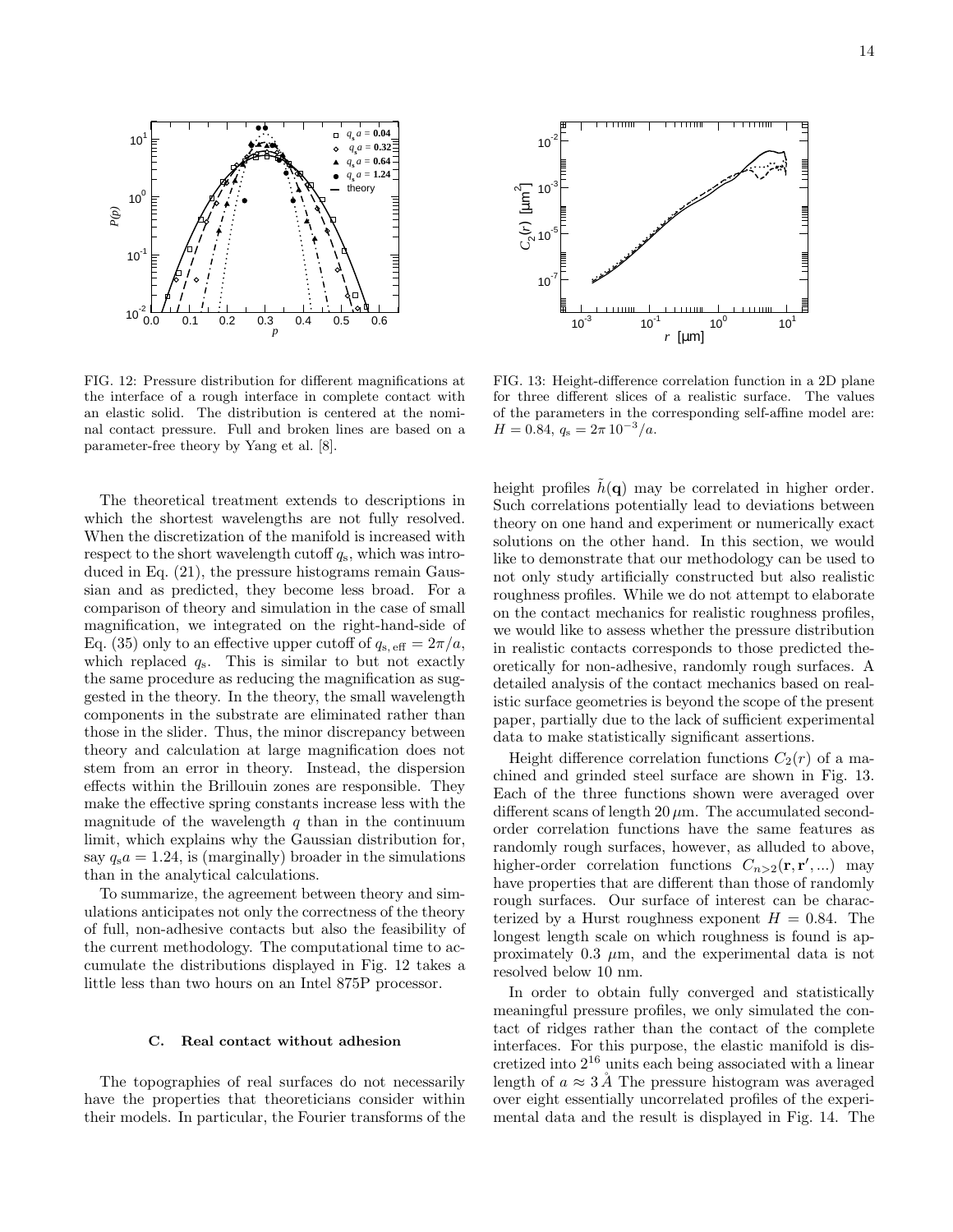

FIG. 14: Pressure distribution on the contact region between two elastic bodies with realistic interfaces. The linear lines show the exponential decay (tails) of each distribution.

nominal, normal pressure used in these calculation was  $p = 10^{-3} E$ , which lead a relative true contact area of approximately 4%.

Fig. 14 reveals that at very small pressures,  $P(p)$  vanishes linearly with decreasing  $p$ , which demonstrates that our results are converged.<sup>38</sup> At medium and large pressures,  $P(p)$  decays exponentially with increasing p in contradiction to what one would expect for randomly rough surfaces.<sup>8</sup> Exponential tails were also identified by Hyun  $et \ al.<sup>4</sup>$  and Luan  $et \ al.<sup>5</sup>$  for randomly rough surfaces. However, it is not clear whether they found the exponential tails due to discretization effects as suggested by Persson<sup>38</sup> or due to jamming as claimed by the original authors. Settling this debate will require further investigation, which is beyond the scope of the present paper.

#### V. CONCLUSIONS

In this work, we have put into practice a molecular dynamics methodology, which allows one to replace a semi-infinite, harmonic solid with a single layer of atoms. Only periodic structures were considered, which made it possible to represent the (effective) elastic interactions between surface atoms in reciprocal space so that displacements associated with different wavevectors do not couple. The effective spring constants were calculated numerically by averaging the thermal fluctuations of surface atoms, i.e., their static, elastic Green's functions. These simulations were done on moderately-sized crystals with eight or fewer elementary cells in each spatial dimension. The results obtained for those reference crystals can be extrapolated to arbitrarily large systems with the help of an appropriate representation. The effective elastic interactions that we obtain with our methodology agree numerically with all analytically exact solutions known to us. The advantage of our approach is that - unlike

Once the effective coupling between surface atoms are determined, their knowledge can be used in Green's function molecular dynamics (GFMD) simulations of semiinfinite, elastic solids. The main advantages of GFMD appear to be its low computational cost, that is, each time step is relatively cheap, and its fast rate of convergence, i.e., only few time steps are required to equilibrate elastic manifold that is pressed against a rough substrate. Part of the reason for this behavior is that sound waves do not reflect in the Green's function layer, while many coarse-graining techniques suffer from low transmission of vibrations at the interface between two levels of discreteness. Moreover, when used as a solver for elastic continuum mechanical problems, it seems that the Green's function layer can be chosen much coarser than grids of conventional numerical methods such as finite elements.

The usefulness of GFMD was demonstrated by applying it to a few selected contact mechanical problems. We showed that the Hertzian contact and self-affine contacts can be modeled accurately with relatively small computational effort. We also investigated the theoretical prediction for the pressure distribution in non-adhesive contacts between an elastic, semi-infinite solid and a rigid, self-affine fractal substrate and confirmed the presence of Gaussian distributions that broaden when the level of discreteness of the description is increased. Most importantly, however, it turned out that GFMD is able to produce fully converged pressure distributions  $P(p)$  for the contact between a solid and a rigid ridge, whose roughness profile was taken from experimental data. Here, fully converged refers to the situation where the pressure distribution remains (essentially) invariant when the discretization of the elastic manifold is increased. In these calculations, we found that  $P(p)$  vanishes linearly with p as p approaches zero, while  $P(p)$  decreased exponentially with increasing  $p$  for intermediate and large values of  $p$ .

The above-mentioned advantages of GFMD do not come without cost. Incorporating plastic deformation is presently not feasible. Even allowing for simple anharmonicity in a numerically exact fashion will require substantial coupling of displacements associated with different wave vectors. This will slow down the simulations tremendously. Including roughness and chemical heterogeneity within GFMD will also be conceptually challenging. However, as long as roughness and heterogeneity are not too extreme, it may be possible to represent the effective elastic interactions in a hybrid fashion in real and reciprocal space without too much computational overhead.